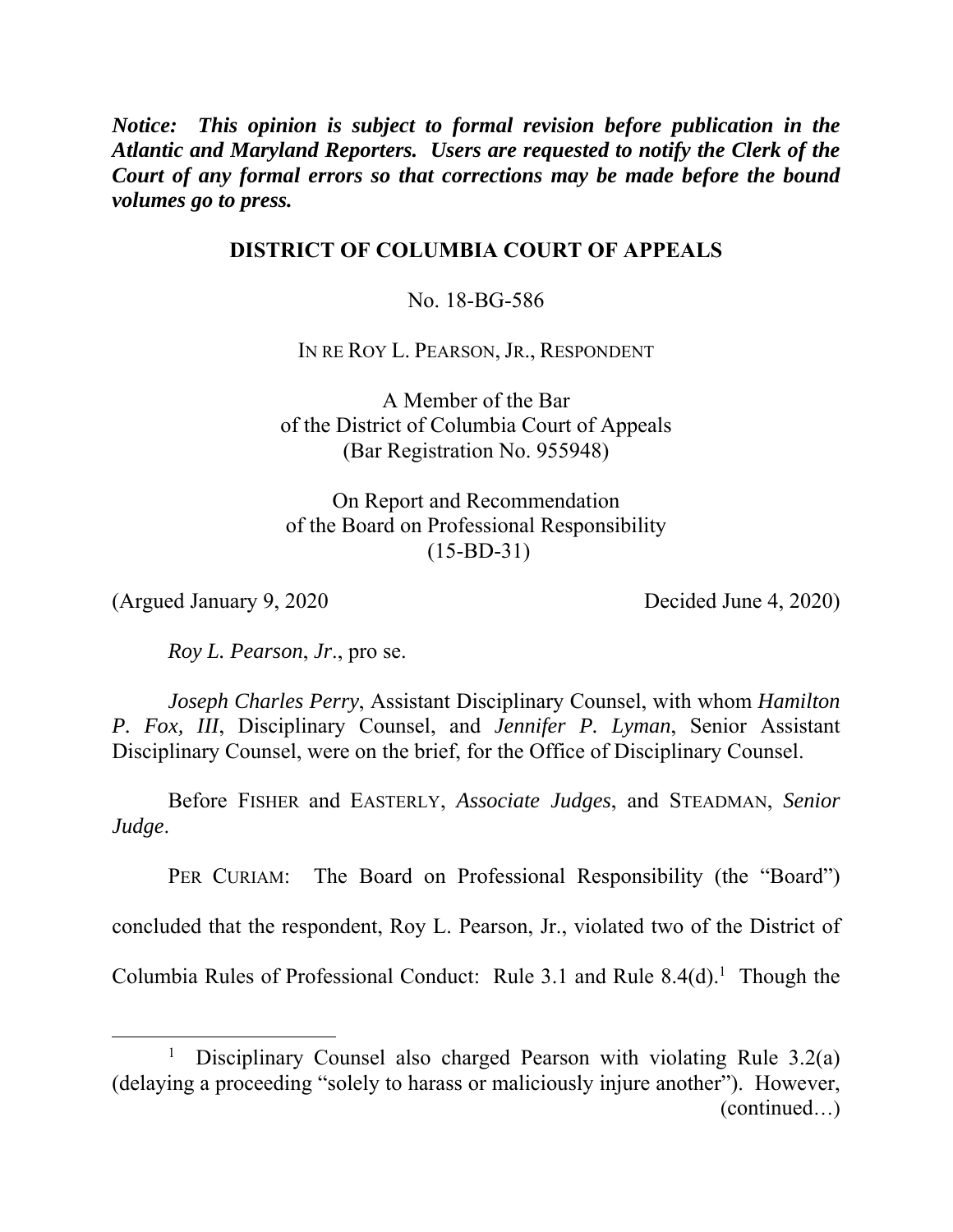Ad Hoc Hearing Committee (the "Hearing Committee") recommended a thirty-day suspension, stayed during a two-year period of probation, the Board disagreed and recommended a ninety-day suspension without a stay. We agree with the Board's conclusion that Pearson violated both rules and adopt the Board's recommendation as to sanction.

# **I. Factual Background**

The allegations of misconduct arise from the litigation culminating in *Pearson v. Chung*, 961 A.2d 1067 (D.C. 2008).<sup>2</sup> In that case, Pearson sued three defendants (Soo Chung, Jin Nam Chung, and Ki Y. Chung) who jointly owned and operated Custom Cleaners, a dry cleaning business. *Id.* at 1069. The dispute originated with Pearson's allegation that the Chungs lost a pair of pants that he had brought to Custom Cleaners for alterations. Pearson initially demanded \$1,150 in

l

<sup>(…</sup>continued)

the Hearing Committee found that Disciplinary Counsel had not proven a violation of that rule, and the Board endorsed that finding. Disciplinary Counsel did not take exception to this finding, so the issue is not before us.

<sup>2</sup> Respondent has disputed the Hearing Committee's and the Board's understanding of the operative facts throughout his brief. As the Board adopted the Hearing Committee's factual findings, and they are supported by substantial evidence in the record, we accept them. Much of our discussion of the facts is based upon the Hearing Committee's report. That report, in turn, often relied upon the record of the litigation in the Superior Court and this court.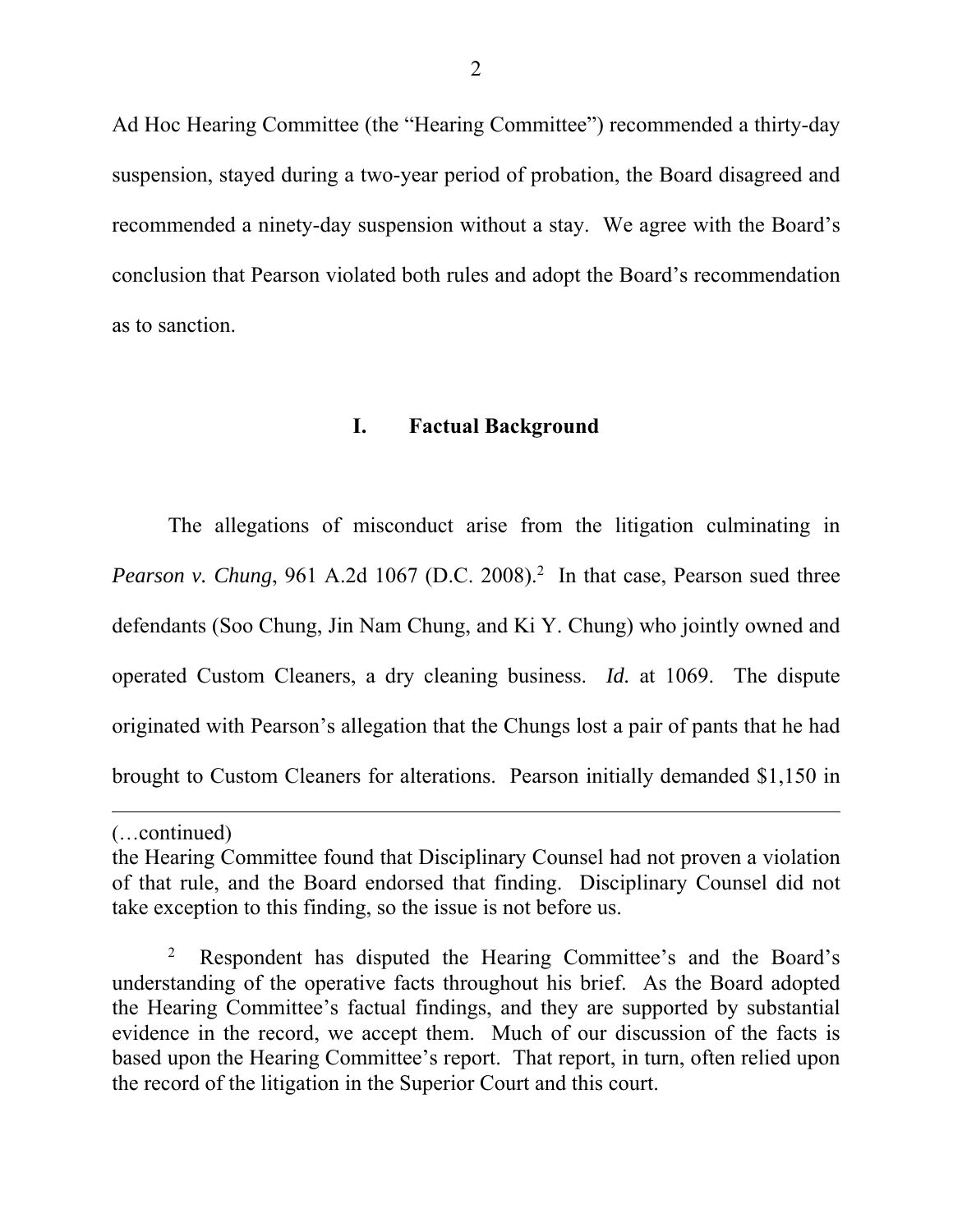compensation.He then filed a lawsuit in the Superior Court claiming that defendants had violated the District of Columbia Consumer Protection Procedures Act, D.C. Code §§ 28-3901 to -3913 (2013 Repl. & 2019 Supp.) ("CPPA"), and committed common law fraud, negligence, and/or conversion. Pearson's claims rested on his interpretation of three signs in the Chungs' store: "Satisfaction Guaranteed," "Same Day Service," and "All Work Done on Premises." In the initial complaint, he sought at least \$15,000 in compensation for emotional distress and \$15,000 in punitive damages from each defendant.

Pearson's demands for compensation escalated dramatically as the case went on. His claims for emotional damages increased to \$3,000,000 by trial. He asserted that he was entitled to \$90,000 to obtain a rental car so he could travel to a different dry cleaner in the city. He claimed that he had expended 1,200 hours of work on the matter, worth \$500,000 in attorney's fees. He sought prospective relief requiring the Chungs to pay him \$10,000 within twenty-four business hours if he notified them that they were not providing him with acceptable service.<sup>3</sup> His damages theories often included multiplying his claims by three (for each defendant), by two (for his separate statutory and common law claims), by three

 $\frac{1}{3}$ <sup>3</sup> We note that, by trial, the Chungs did not even have the "Satisfaction" Guaranteed" sign on display. *Pearson v. Chung*, 961 A.2d at 1073.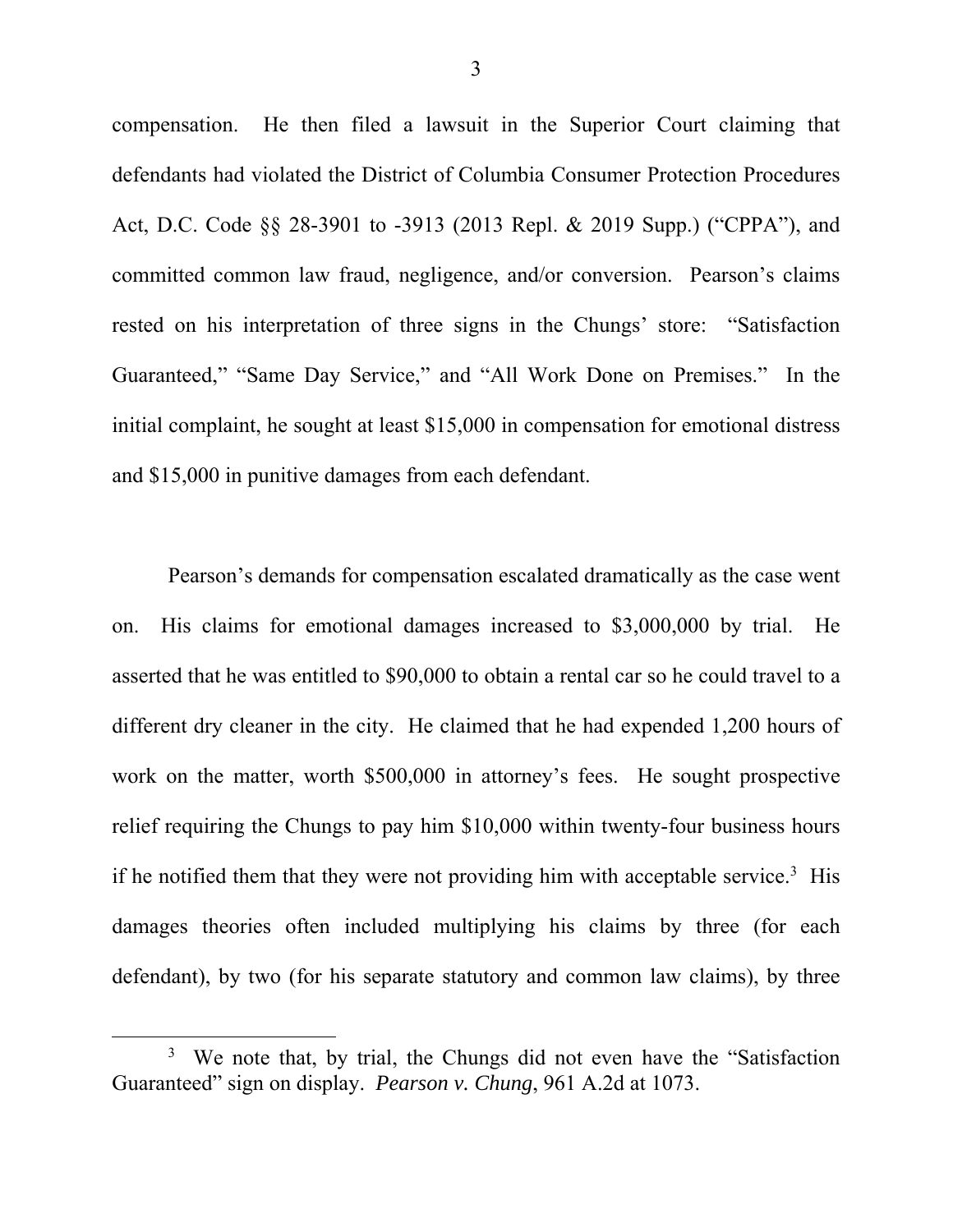(for treble damages under the CPPA), by three (for each sign), by seven (for each CPPA subsection allegedly violated), and/or by every single day that a particular sign had been on display within the statute of limitations (under his theory that each day represented a separate violation of the statute and was independently compensable). By the time the Joint Pre-Trial Statement was filed, Pearson claimed that he was owed more than \$67,000,000 in compensatory and punitive damages.

Pearson's theories of liability likewise expanded — or at least were clarified as being extremely expansive — as the litigation progressed. In his motion for partial summary judgment, Pearson claimed that the "Satisfaction Guaranteed" sign represented "an unconditional and unlimited guarantee of satisfaction, as a matter of law" (emphasis in original) so that any customer who claimed dissatisfaction, regardless of whether the claim was made in good faith, could demand any compensation whatsoever. Custom Cleaners would then have to meet that demand, no matter what it was, in order to resolve the customer's dissatisfaction. Pearson testified at trial that this would include situations in which the Chungs — or any other provider — knew that the customer was lying and/or when the customer demanded an exorbitant amount of money, such as a trillion dollars. Respondent's theories regarding the other two signs were similarly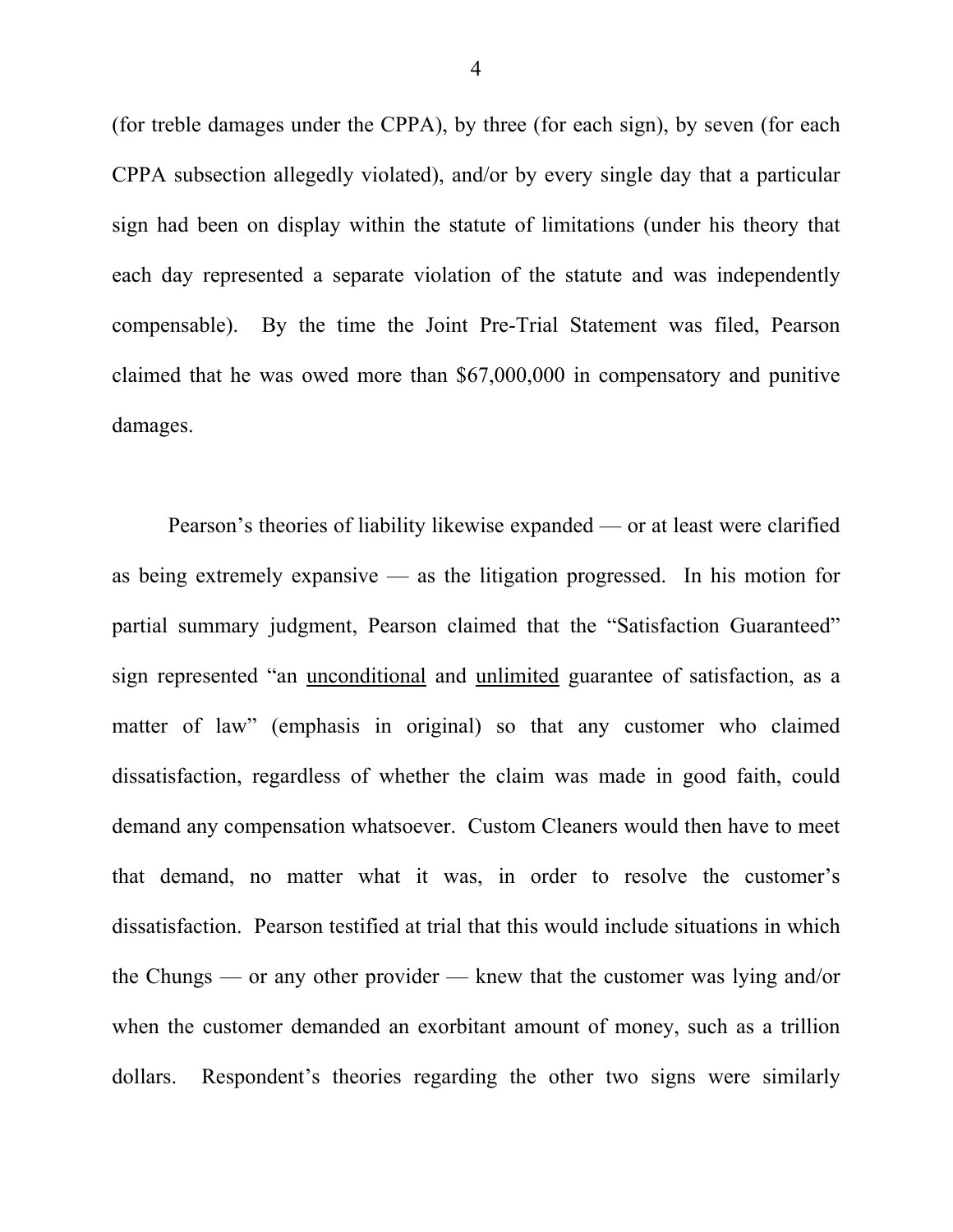expansive. For example, in his trial brief, Pearson listed as an "undisputed fact" that the "Same Day Service" sign meant that "*any* customer request for *any* of defendants' service would be completed the same day" (emphasis in original). The trial court granted judgment for the Chungs on this claim as a matter of law because Pearson's "Same Day Service" theory was "completely unreasonable," failing to consider any other factors, such as when customers dropped off the clothes, how many items they wanted serviced, what kind of services they were requesting, and whether customers asked for or even desired same day service.

As the case progressed, the trial court repeatedly expressed concerns about Pearson's characterizations of case law, statutes, and the court's own orders. In one instance, the court pointed out that Pearson had misquoted a case, attempting to imply that it had involved an identical "Satisfaction Guaranteed" sign. The court reminded Pearson that he had "an obligation to the Court to be accurate in the representations you make with regard to what cases are about." Pearson initially conceded that he had misquoted the case and apologized, but later filed a "Correction," attempting to rescind that admission, because he claimed that there was no "rational basis for distinguishing the meaning of the term 'unconditional guarantee' from the meaning of the term 'satisfaction guaranteed' . . . . In

5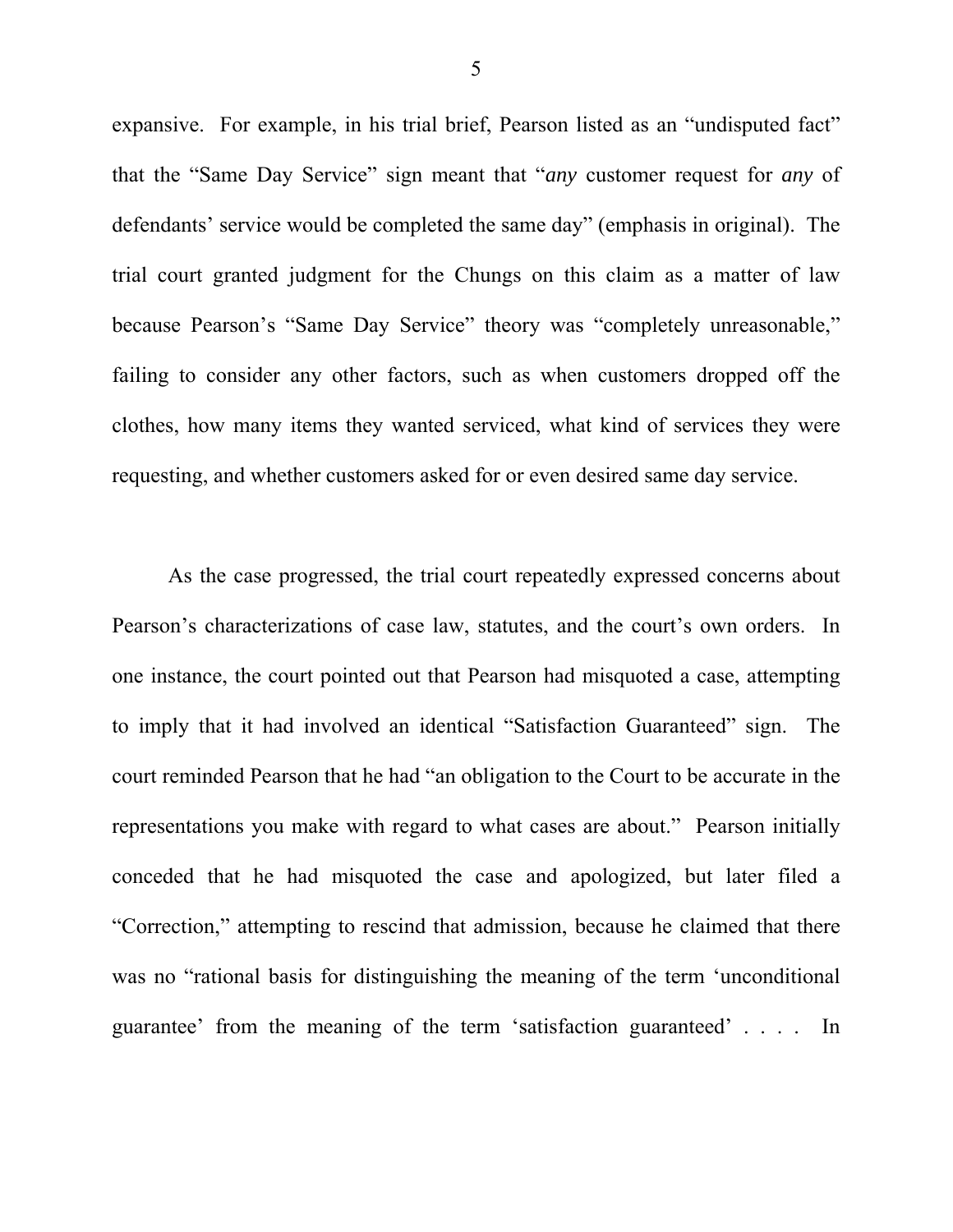plaintiff's view, . . . the two terms are indistinguishable in substance and meaning."<sup>4</sup>

At another point, the trial court quoted from a prior discovery order to rebut Pearson's contention that the discovery deadline had been implicitly extended. Pearson also made repeated accusations of bias against Judge Neal Kravitz in a pair of belated motions for a jury trial.<sup>5</sup> Judge Kravitz denied the motions as being based on repetitive, "false and wholly unsubstantiated" factual claims.

Throughout litigation, Pearson cited 16 C.F.R. § 239.3(b) for his proposition that "[t]he inherently deceptive nature of an *un*qualified guarantee that turns out to be qualified is well chronicled in the law" (emphasis in brief) and to support his favored interpretation of the sign  $-$  that the sign provided an unqualified guarantee, entitling the customer, in his sole discretion, to determine whatever compensation would subjectively satisfy him. However, Pearson consistently

 $\overline{4}$  The case in question, *Montgomery Ward & Co. v. F.T.C.*, 379 F.2d 666 (7th Cir. 1967), involved specific warranties touted in newspaper advertisements that differed from the written guarantee certificates actually provided with the advertised products. The certificates imposed additional restrictions on the warranties. *Id.* at 670. The case did not involve a "Satisfaction Guaranteed" sign.

<sup>&</sup>lt;sup>5</sup> Judge Kravitz handled pretrial motions, but Judge Judith Bartnoff presided over the trial.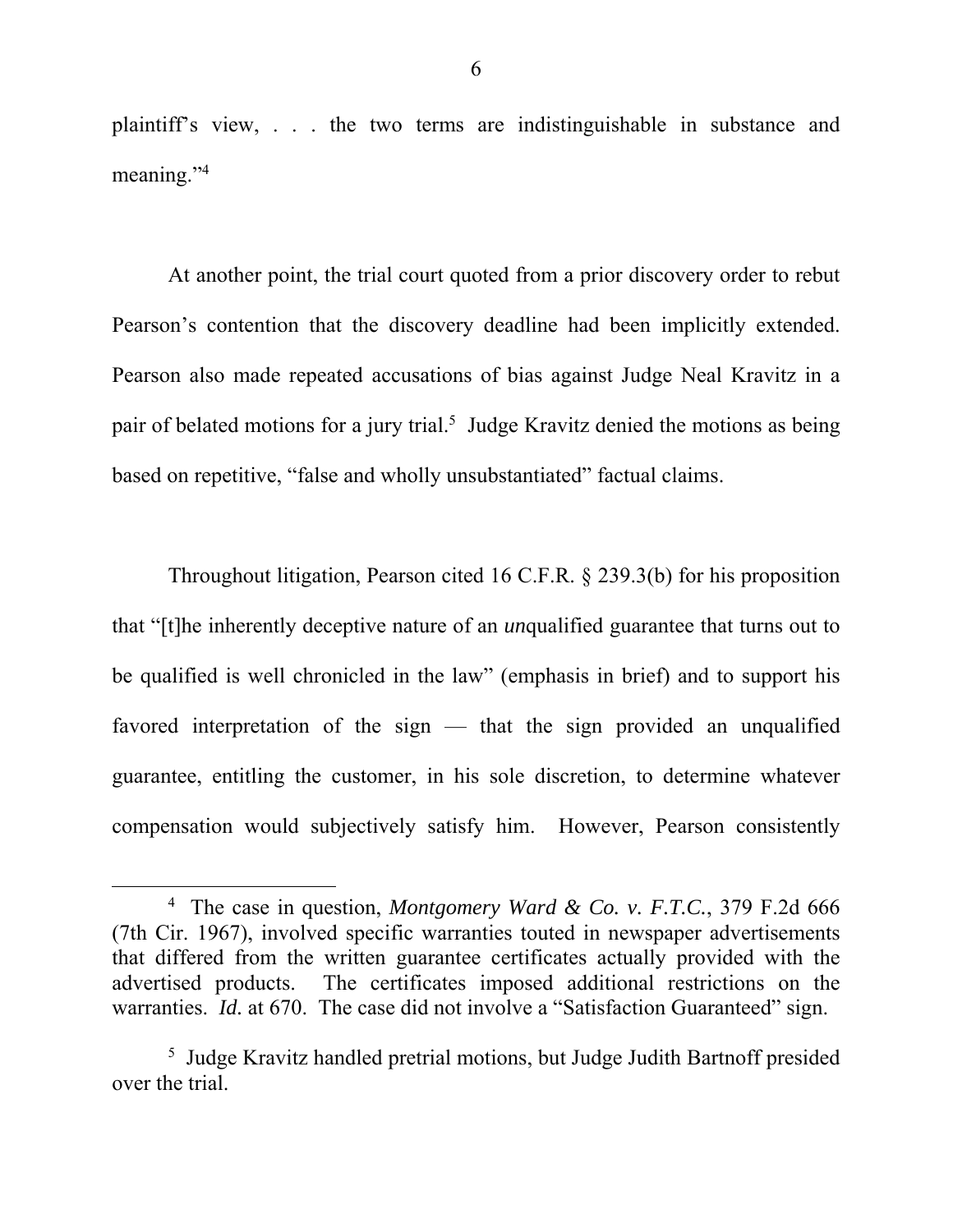refused to acknowledge the preceding sentence in 16 C.F.R. § 239.3(a), which stated that "[a] seller or manufacturer should use the terms 'Satisfaction Guarantee' . . . or similar representations in advertising only if the seller or manufacturer, as the case may be, refunds the full purchase price of the advertised product at the purchaser's request," directly supporting the Chungs' legal position.

Summing up Pearson's approach to litigation, the trial court observed that this was "a case that, in the Court's view, has been delayed unnecessarily by plaintiff's disproportionate approach to the discovery process and by the plaintiff's active but largely unsuccessful motions practice" and "the Court has significant concerns that the plaintiff is acting in bad faith and with an intent to delay the proceedings." In adopting the Hearing Committee's factual findings, the Board agreed that Pearson's litigation choices made the case unduly time and resourceintensive, especially considering that the suit arose from a claim that the cleaners had lost a pair of pants. Exemplifying his "voluminous and at times excessive" discovery and motions practice,<sup>6</sup> Pearson violated a court order prohibiting more discovery, submitted document requests that the trial court found to be "too

 <sup>6</sup> <sup>6</sup> Although the Board found Pearson's discovery and motions practice relevant to whether Pearson interfered with the administration of justice in violation of Rule 8.4(d), the Board also found that Disciplinary Counsel had not established that the practices constituted a violation of Rule 3.2(a).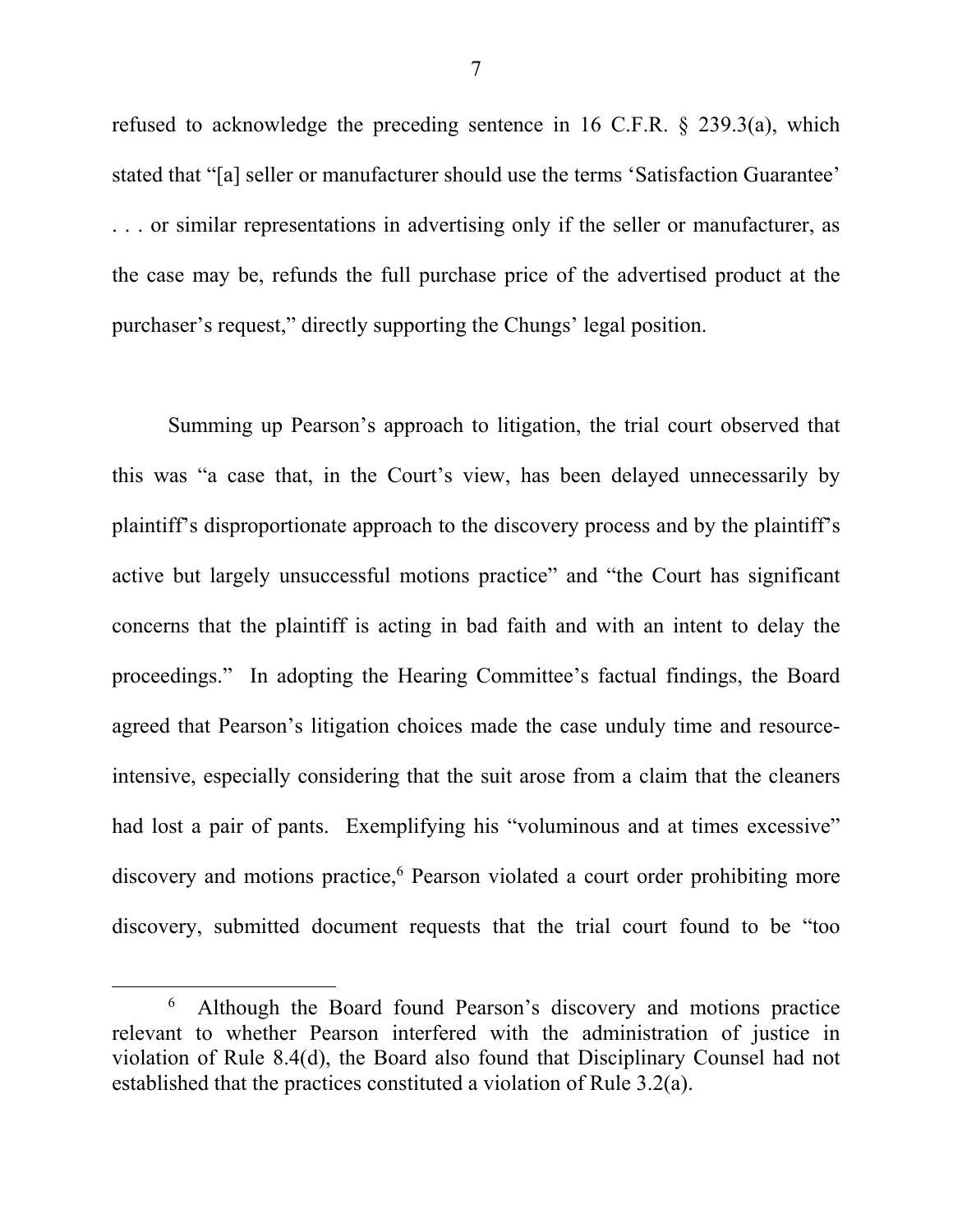intrusive, time-consuming, and harassing to be enforced," and then followed those requests with another set of requests that was "even more burdensome, intrusive and calculated to harass." The Board summarized these issues by stating that the Chungs were "forced to endure a major litigation that more properly belonged in Small Claims court."

The Board found that Pearson's litigation strategy and exorbitant demands had a direct impact on the amount of resources expended by both the judicial system and by defendants. During litigation, the Chungs made three offers of judgment, the largest being in the amount of \$12,000, all of which Pearson rejected. At another point, after the trial had concluded in the Chungs' favor, the defendants withdrew a motion that could have allowed them to recover attorney's fees and costs, along with the imposition of Rule 11 sanctions, because the publicity generated by the case had allowed them to crowd-source the money necessary to pay their legal fees. They did so, hoping that Pearson would "put this matter behind them." Instead, Pearson argued that he should be awarded expenses and attorney's fees for opposing the motion. The court responded by observing that:

> The merits of the [Chungs'] motions are not directly before the Court, except by way of the plaintiff's request for attorney's fees or expenses. The Court recognizes that the Consumer Protection Procedures Act was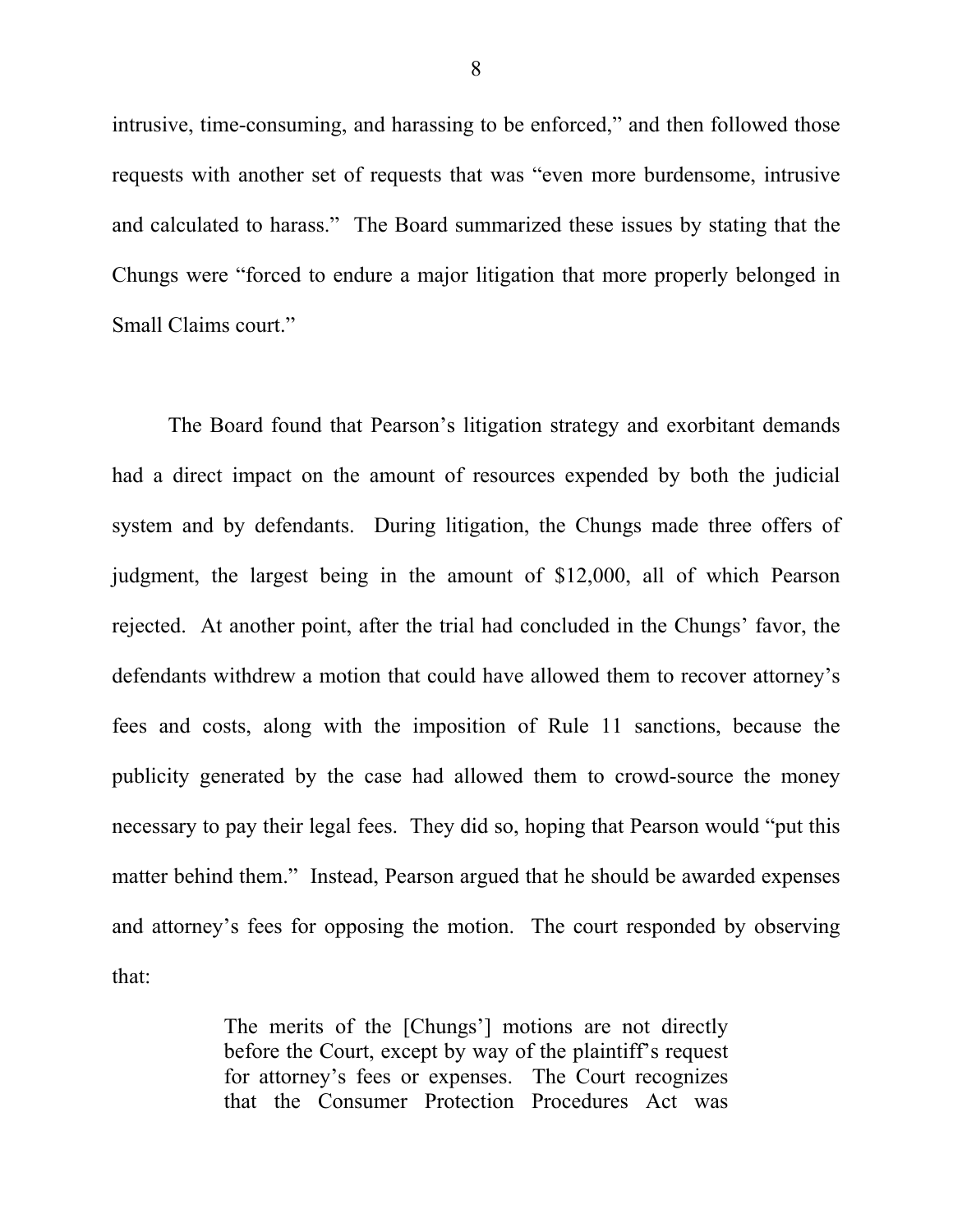enacted to benefit consumers and that an award of attorneys' fees against a consumer plaintiff would be very unusual. But this is an unusual case, in which the plaintiff attempted to take what was at best a misunderstanding about one pair of pants and expand it to a claim of \$67 million, based on legal theories that once they clearly were articulated — were unsupported in fact or in law.

At that point, Pearson appealed to this court, *see* 961 A.2d 1067, and continued to pursue his legal theories after losing that appeal, filing a Petition for Rehearing or Rehearing En Banc.

In addition to reviewing the respondent's conduct in the *Pearson v. Chung*  litigation, the Board also noted that Pearson had shown no remorse throughout the disciplinary process, but had instead chosen to litigate the charges with the very same tactics that had brought him to the disciplinary system in the first place. The Board considered this conduct only when analyzing aggravating and mitigating factors to determine what sanction to recommend; it played no role in the Board's consideration of whether Pearson had violated the Rules of Professional Conduct.

The Board found that, instead of grappling with the allegations against him — or the opinions of the trial court and this court — Pearson had continued to push the same legal theories as not only permissible, but "unambiguous, obvious, deriving from plain meaning, based on plain English, subject to no debate, and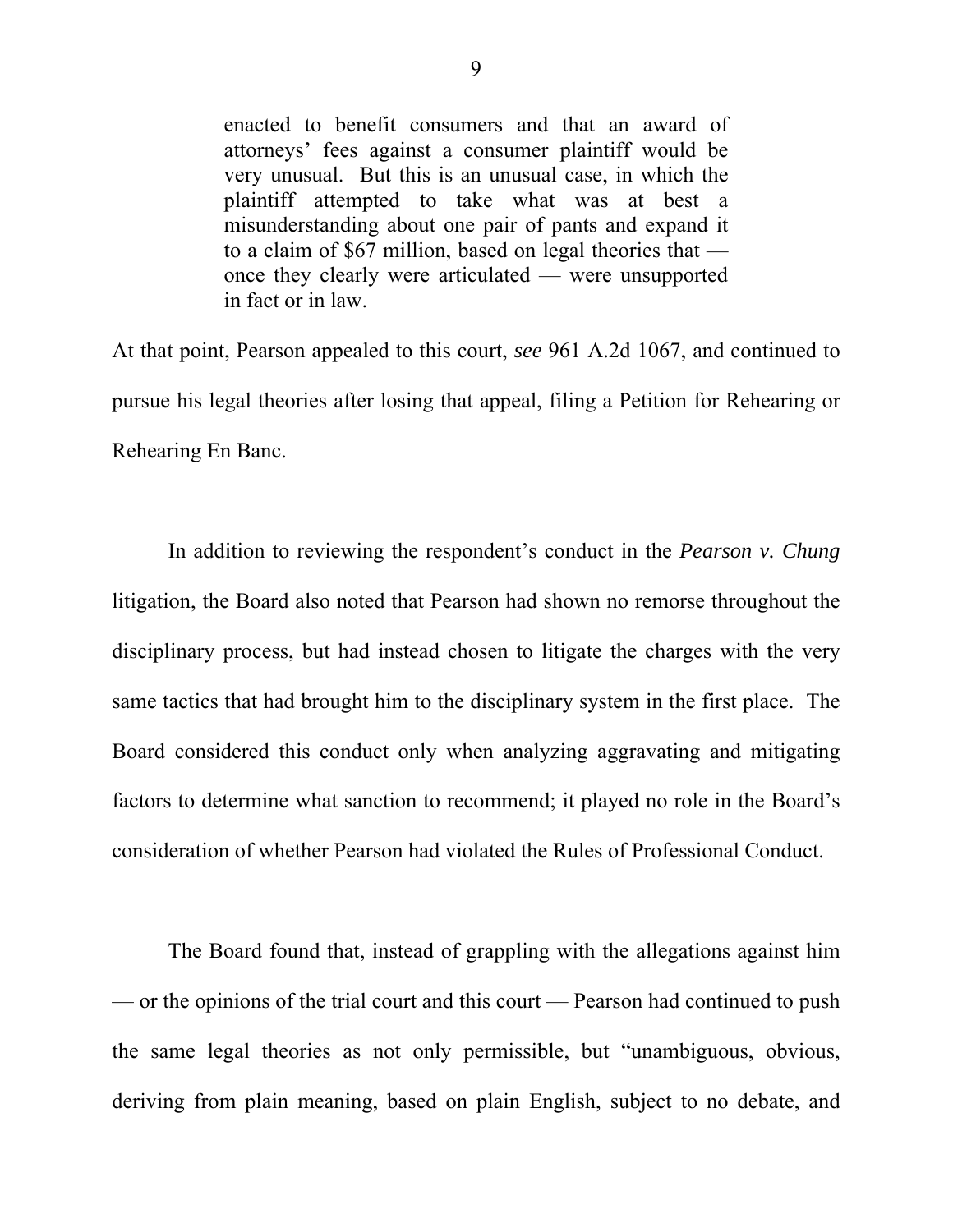well-established" (internal quotation marks omitted). The Board also found that Pearson "continued to engage in frivolous motions practice" before the Hearing Committee and the Board and noted that Pearson went so far as to accuse Disciplinary Counsel "of engaging in the very same types of misconduct that are the bases for the charges against Respondent."7 Because of these aggravating factors and the overall seriousness of the misconduct, the Board rejected the Hearing Committee's recommendation of a thirty-day suspension, stayed during a two-year period of probation, and instead recommended a ninety-day suspension without a stay.

### **II. Standard of Review**

Disciplinary Counsel must establish a rule violation by clear and convincing evidence. *In re Tun*, 195 A.3d 65, 72 (D.C. 2018). This court accepts the Board's factual findings "if they are supported by substantial evidence in the record." *In re Howes*, 52 A.3d 1, 12 (D.C. 2012); *see also* D.C. Bar R. XI, § 9(h)(1). We also place "great weight" on credibility determinations made by the Board and the

 <sup>7</sup>  $\frac{7}{7}$  Pearson has repeated these accusations in his brief to this court, describing Disciplinary Counsel's efforts as a "crude and inept" "make-up-the-violations-aswe-go-along effort to fashion something with which to literally hang the Respondent." He also refers to the Board and Hearing Committee as "proxies for racists everywhere" and calls this court's decision in *Pearson v. Chung* "moronic."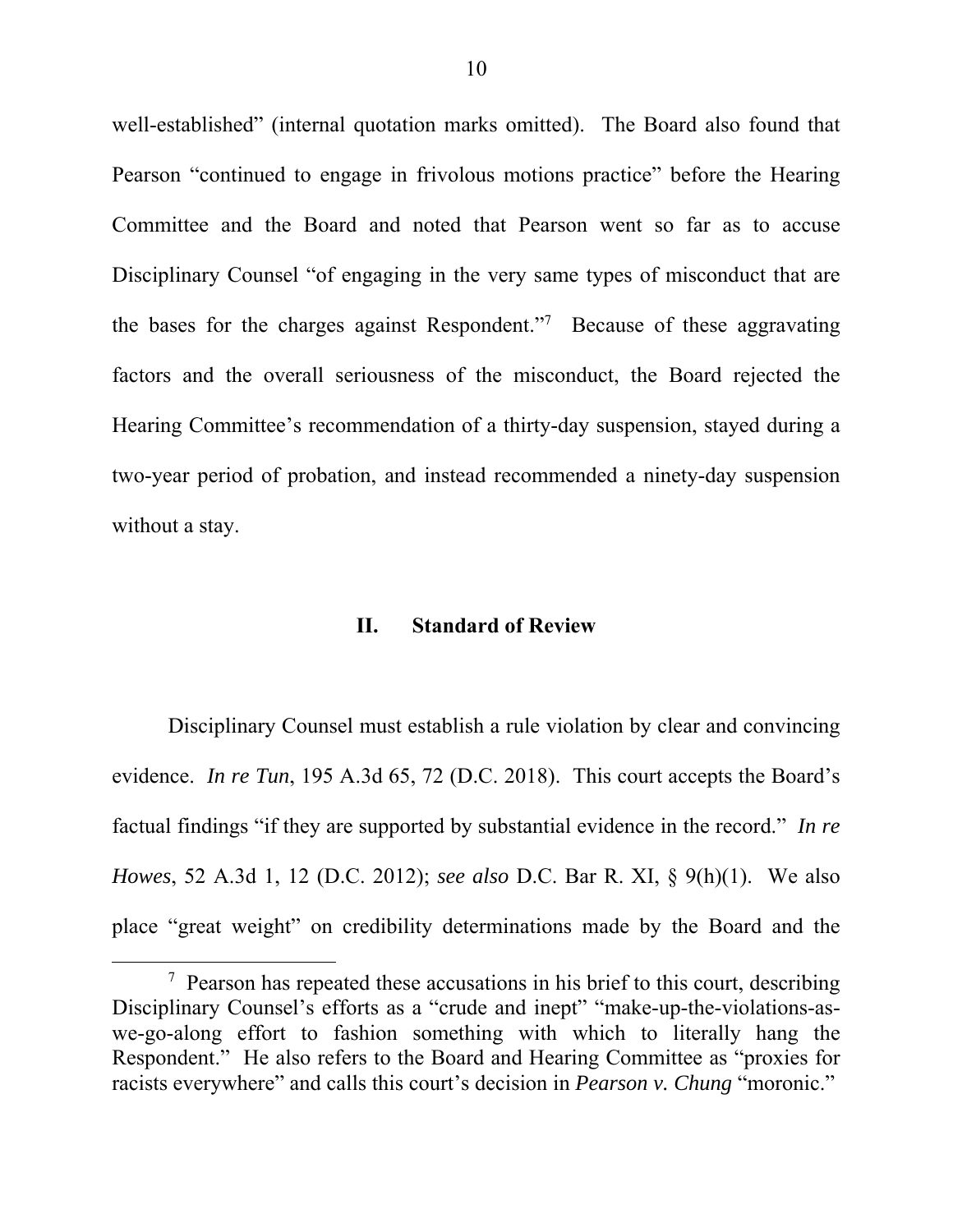Hearing Committee because of the Hearing Committee's unique "opportunity to observe the witnesses and assess their demeanor." *In re Sabo*, 49 A.3d 1219, 1224 (D.C. 2012). As for sanctions, under D.C. Bar Rule XI, § 9(h)(1), we "shall adopt the recommended disposition of the Board unless to do so would foster a tendency toward inconsistent dispositions for comparable conduct or would otherwise be unwarranted." *See also In re Cleaver-Bascombe*, 986 A.2d 1191, 1194 (D.C. 2010) ("Generally speaking, if the Board's recommended sanction falls within a wide range of acceptable outcomes, it will be adopted and imposed."). We review the Board's conclusions of law de novo. *In re Saint-Louis*, 147 A.3d 1135, 1147 (D.C. 2016).

## **III. Analysis**

#### **A. Rule 3.1**

Rule 3.1 provides that "[a] lawyer shall not bring or defend a proceeding, or assert or controvert an issue therein, unless there is a basis in law and fact for doing so that is not frivolous, which includes a good-faith argument for an extension, modification, or reversal of existing law." In determining whether Rule 3.1 has been violated, "consideration should be given to the clarity or ambiguity of the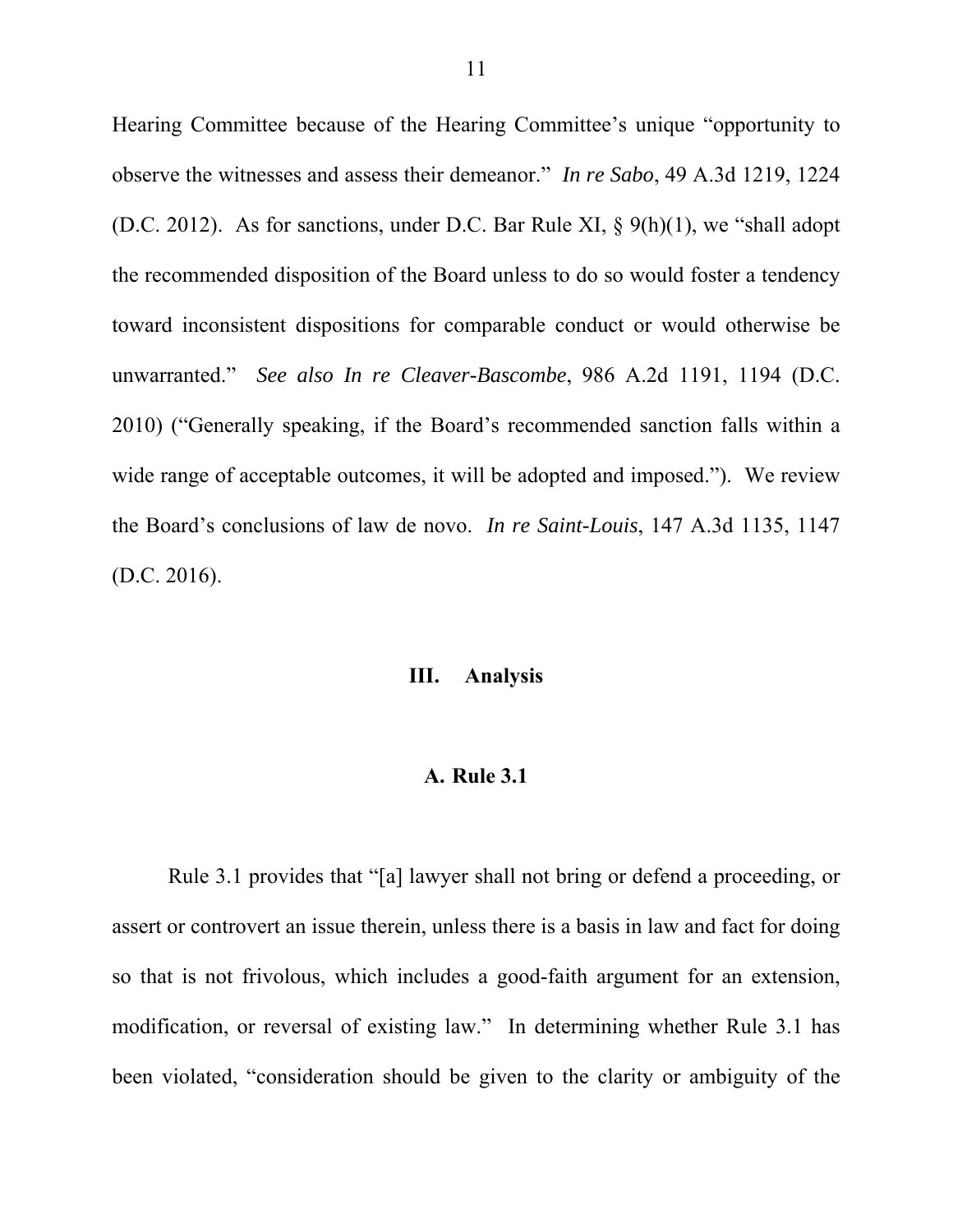law." *In re Spikes*, 881 A.2d 1118, 1125 (D.C. 2005). The "plausibility of the position taken[] and the complexity of the issue" are also relevant factors. *Id.* Ultimately, a position "is frivolous when it is wholly lacking in substance and not based upon even a faint hope of success on the legal merits." *Id.* (internal quotation marks omitted).

Attorneys have a continuing responsibility to make an "objective appraisal of the legal merits of a position," asking how a "reasonable attorney" would evaluate "whether a claim is truly meritless or merely weak." *In re Yelverton*, 105 A.3d 413, 425 (D.C. 2014). "The distinction between a weak claim and a frivolous or meritless one can be difficult to pinpoint, and in making that determination under the ethical rules we have relied on cases applying Superior Court Civil Rule 11 and our Rule 38." *Id.* at 424.

In this case, the Board took care to explain that "[a]ttorneys in the District of Columbia should not fear discipline for making aggressive and creative arguments." It emphasized that "[f]rivolous is more than ultimately meritless, and the good faith exception to a Rule 3.1 violation allows a wide range of creative and aggressive challenges to existing law" (internal quotation marks omitted). But the Board also explained that, while a Rule 3.1 violation may not have been clear at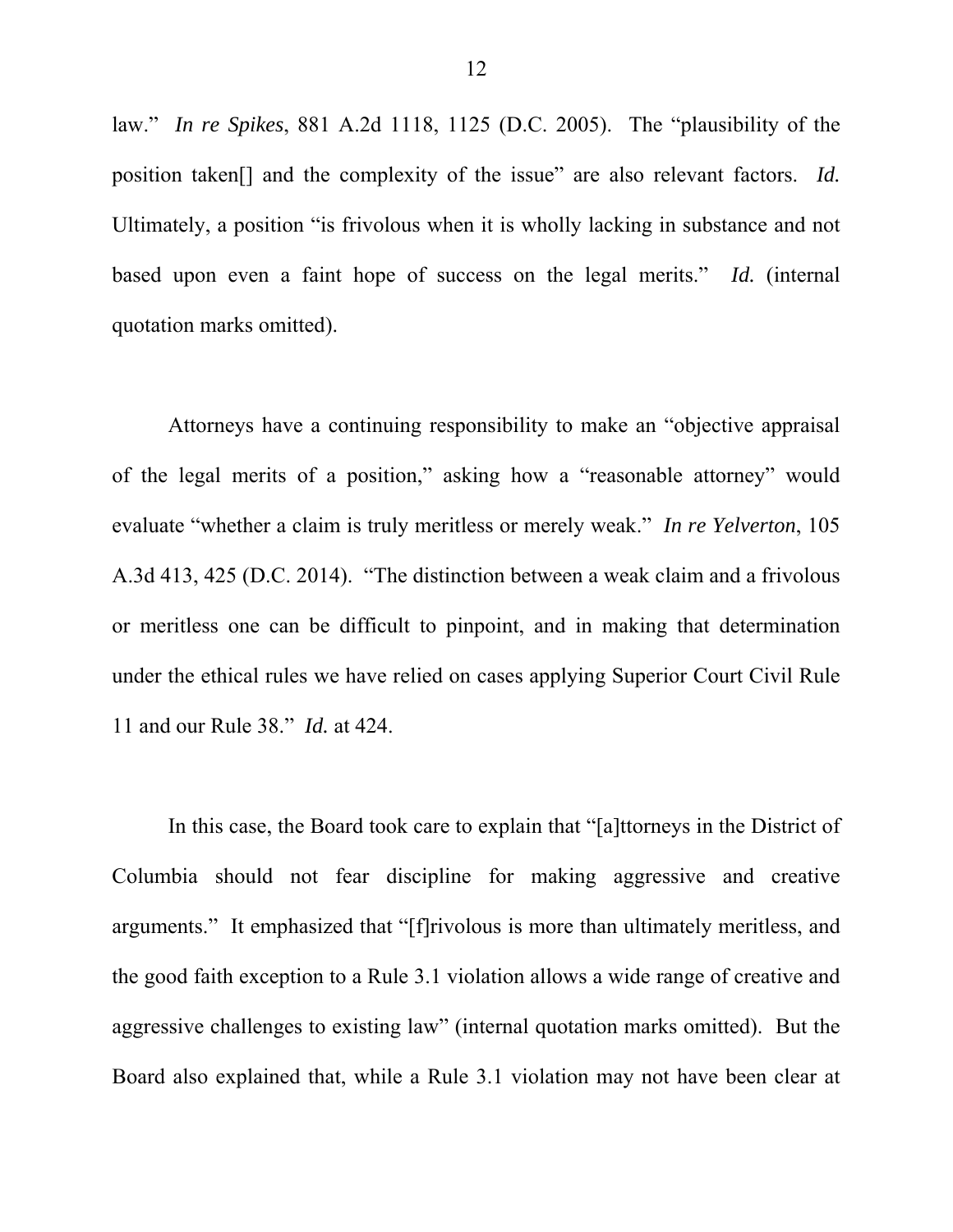the outset, "[a]s his lawsuit progressed, Respondent's liability and damages arguments morphed into the preposterous." It was "the entire course of Respondent's extreme conduct over the course of the suit," not a showing "that the claims were frivolous when first made," that convinced the Board that Pearson had violated Rule 3.1.

We agree that this distinction is crucial and that, as his theories expanded and his tactics grew more extreme, respondent failed to comply with his continuing responsibility to conduct an objective evaluation of the merits of his claims. *Yelverton* proves instructive. The attorney in that case "filed numerous repetitive and unfounded motions in Superior Court and in this court, and . . . twice asked the trial judge to recuse himself from the case when he lacked any objective reason to do so." 105 A.3d at 426. The Board found that Pearson's motions and discovery practices were similarly repetitive — both during the initial litigation and during this disciplinary proceeding — and that his unfounded allegations of bias against Judge Kravitz were strikingly similar to the motion to disqualify in *Yelverton*. 8 These conclusions are well supported by the record.

 <sup>8</sup> Because the quote from *Yelverton* refers to "the trial judge," we pause to make clear that Pearson's accusations of bias were directed against Judge Kravitz, who presided over pretrial motions, not against Judge Bartnoff, the trial judge.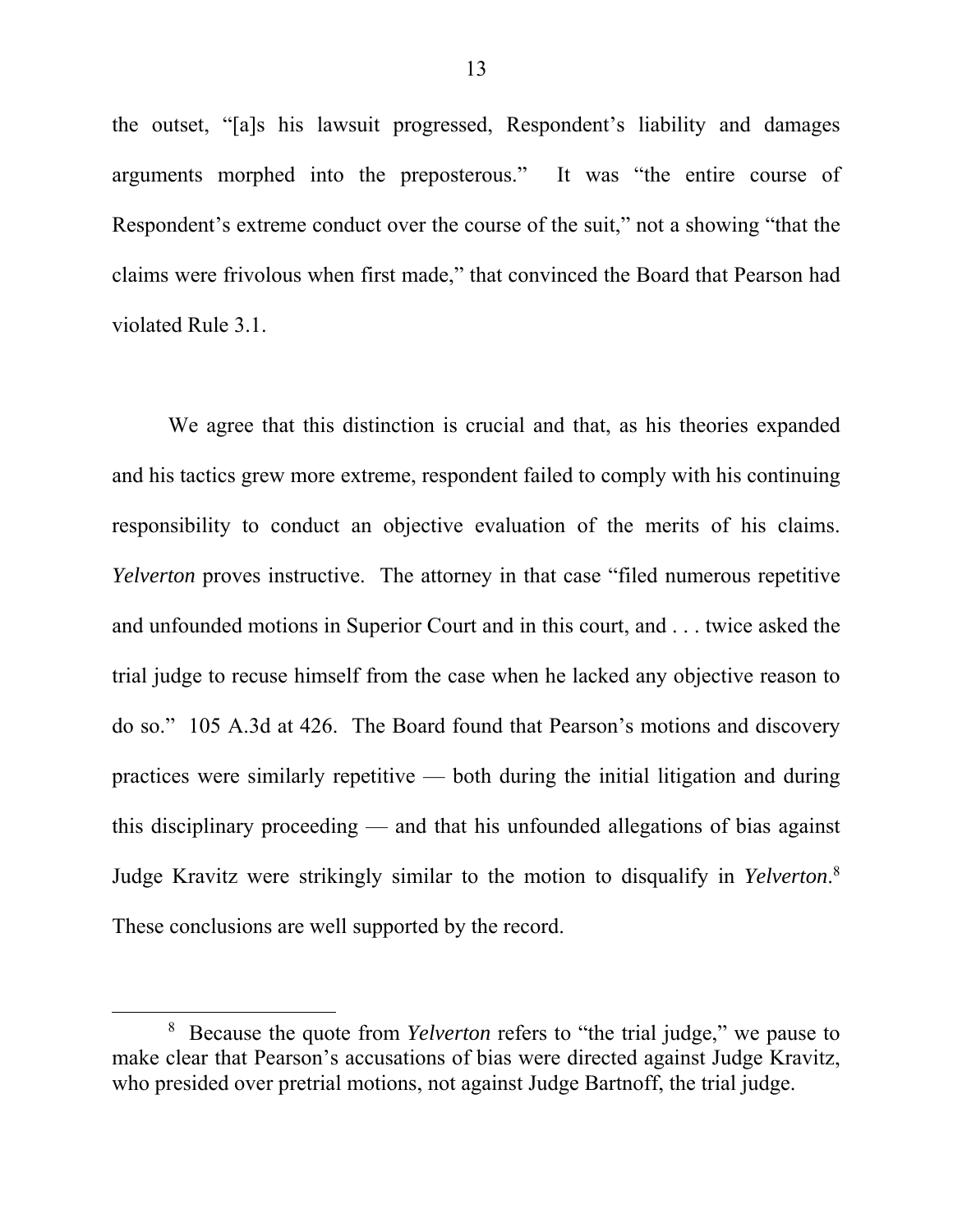Pearson's liability and damages claims compounded the mischief of his motions and discovery practice. Pearson protests that his liability claims cannot fairly be deemed frivolous, as he survived summary judgment and a motion to dismiss and was allowed to proceed to trial. The trial court also opted not to sanction him. But, while relevant, those decisions are not dispositive of whether the legal theories ultimately were frivolous.<sup>9</sup> Pearson's claims continually expanded throughout litigation and his liability and damages theories became more clear — and more outlandish — as the case progressed. As noted above, the trial court granted judgment as a matter of law rejecting Pearson's claims based on the "Same Day Service" sign. In light of the entire record, surviving summary

 <sup>9</sup> <sup>9</sup> Pearson brings to our attention the following quote for the proposition that surviving summary judgment is "an absolute bar" to finding a Rule 3.1 violation: "[f]or a trial judge to rule in favor of a party, the trial judge necessarily must conclude that the party's position is 'well grounded in fact and is warranted by existing law or a good faith argument for the extension, modification, or reversal of existing law.'" *Montgomery v. Jimmy's Tire & Auto Ctr., Inc.*, 566 A.2d 1025, 1030 (D.C. 1989) (quoting *Indianapolis Colts v. Mayor & City Council of Baltimore,* 775 F.2d 177, 181 (7th Cir. 1985), and Fed. R. Civ. P. 11). However, similar to his selective quotation of 16 C.F.R. § 239.3(b) and other laws and cases during the *Pearson v. Chung* litigation, Pearson ignores relevant context that makes the asserted proposition untenable. *Jimmy's Tire* explicitly contemplates, in the very next sentence, that "[i]t may be that [the] denial of summary judgment  $\dots$ can be reconciled with . . . [the] finding that those papers were sanctionable" and the court remanded for an explanation of the trial court's Rule 11 finding. While the denial of summary judgment is relevant to the inquiry, *Jimmy's Tire* certainly does not stand for the proposition asserted in Pearson's brief that surviving summary judgment "is determinative" (emphasis in original).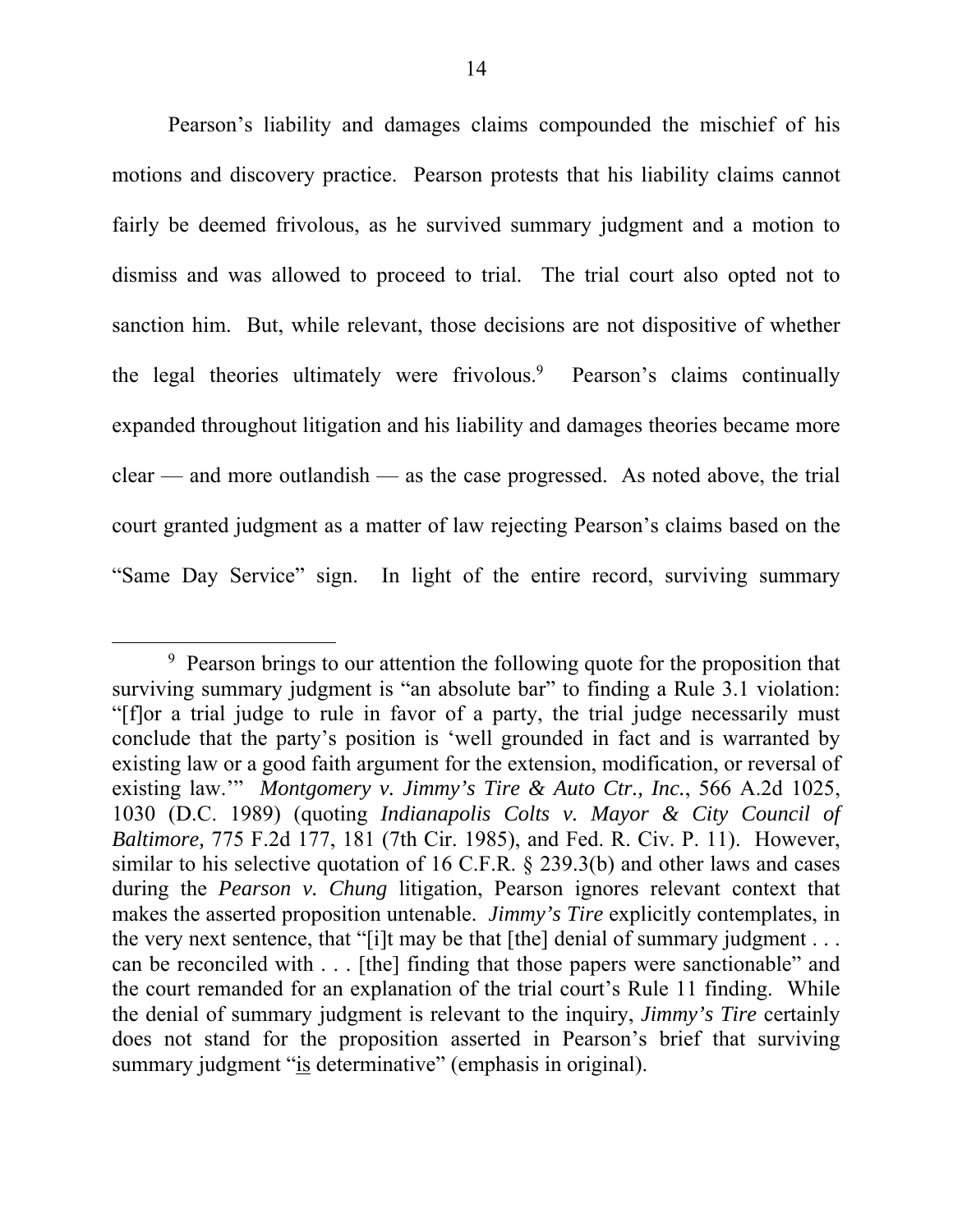judgment cannot be taken as a dispositive ruling that Pearson's theories had legal support. Instead, as noted by the trial court and quoted by the Board, once Pearson's legal theories "clearly were articulated," they "were unsupported in fact or in law."

It is also true that, as a technical matter, some of Pearson's theories presented a matter of first impression. But the lack of a definitive holding precluding a legal theory does not mean that it cannot be frivolous.10 "Were this not the case, a patently frivolous but novel legal argument — 'novel,' perhaps, because no litigant would dream of bringing it with a straight face — would not be sanctionable." *Ozee v. Am. Council on Gift Annuities, Inc.*, 143 F.3d 937, 941 (5th

 <sup>10</sup> Pearson points to cases such as *District of Columbia v. Fraternal Order of Police, Metro. Police-Labor Comm.*, 691 A.2d 115, 119 (D.C. 1997), as support for the position that "[w]here the applicable statute offers no clear answer and there is no case precedent contrary to the position, it cannot be said that the case has no chance of success; therefore, its assertion will not be sanctionable." As an initial matter, the Board found, and we agree, that the applicable statute and cases *did*  offer a clear answer. But additionally, similar to respondent's citations to *Jimmy's Tire* discussed in note 9, above, this selective quotation does not support nearly as rigid a proposition as Pearson suggests. A close reading of *Fraternal Order* demonstrates why respondent's situation differs significantly; there, "[r]ather than ignoring the precedent most likely relevant, the District brought it to the court's attention at the outset and sought to distinguish it on a plausible basis, a factor demonstrating good faith and weighing against the imposition of sanctions." 691 A.2d at 120. Here, the Board found that Pearson had done quite the opposite, consistently combining his unbounded theories of liability with an obstinate refusal to recognize relevant portions of regulations, case law, and even the procedural history of the instant litigation.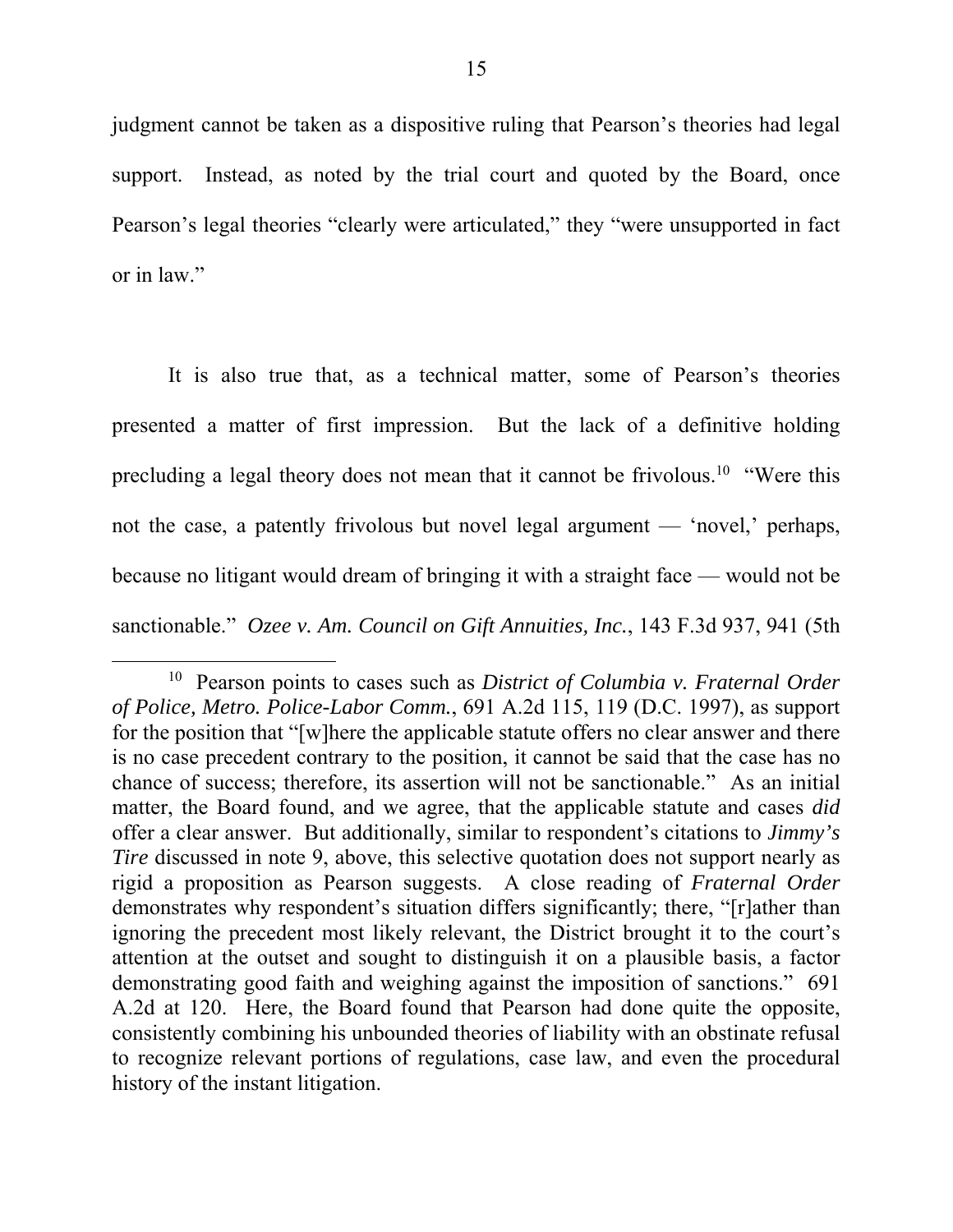Cir. 1998). We agree with the Board that this is one such case. The total damages figure is shocking in itself; simply put, Pearson asked the trial court to award him \$67,292,000 because of his dissatisfaction with defendants' dry cleaning services. But the constituent parts of that \$67,292,000 total are equally troubling. Pearson asked for \$90,000 to rent a car, a facially disproportionate request in response to the alleged need to patronize another dry cleaner. He claimed that his emotional distress over a few common and innocuous signs and a lost pair of pants was so severe that he was entitled to *\$3,000,000* in damages. Perhaps most remarkable was his request for a judgment obligating the Chungs to provide him with ongoing services and to pay him \$10,000 immediately based on nothing more than his own request, a demand that the Hearing Committee called "patently non-cognizable," was made after the defendants had already taken down the signs at the heart of the controversy, was tethered to no statutory basis, and was completely out of proportion to any likely shortcoming in dry cleaning service. These damages theories were utterly frivolous, implausible to the point of having "not even a faint hope of success," and they violated Rule 3.1. *Spikes*, 881 A.2d at 1125 (internal quotation marks omitted).

We agree with the Board that Pearson's theories of liability also violated Rule 3.1. Under Pearson's interpretation of the signs in question, "customers"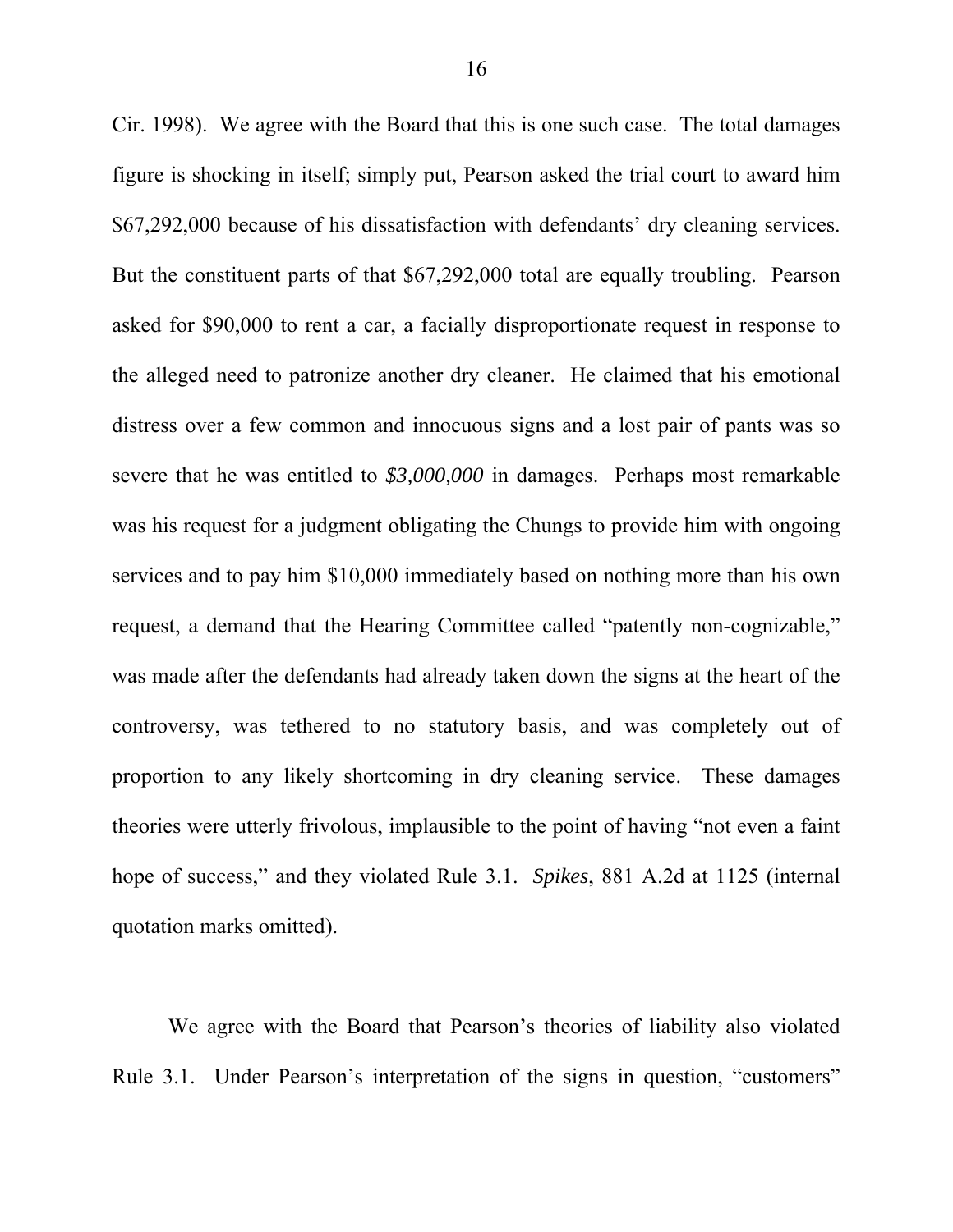acting in bad faith could bankrupt any business in the District with such a commonplace sign, as he acknowledged no requirement of good faith by the customer, no limitation on the demands the customer could make, and no allowances for "basic common sense." *Pearson v. Chung*, 961 A.2d at 1075. Pearson did not make the required objective inquiry into whether his liability claims had even a faint hope of success. Instead, he did the opposite, steadfastly refusing to acknowledge contrary legal authority, engaging in extensive puffery, and pressing his preferred interpretations of the signs even after they were rebuffed by his own witnesses at trial. Indeed, even in his filings in this disciplinary case, he has continued to refer to his theories as "indisputable." As the Hearing Committee noted, "Respondent has never, to this day, made the requisite objective appraisal."

Compounding the frivolousness of his liability and damages claims, Pearson regularly exaggerated or misrepresented procedural facts, case law, and statutory support for his position. As this court noted, he had "no pertinent authority" to support his interpretation of the "Satisfaction Guaranteed" sign, which was unsupported "by law or reason." 961 A.2d at 1076. The Board agreed with that conclusion and with the conclusion that Pearson's interpretation of the "Same Day Service" sign "frankly defie[d] logic." *Id*. at 1077. Simply put, by pursuing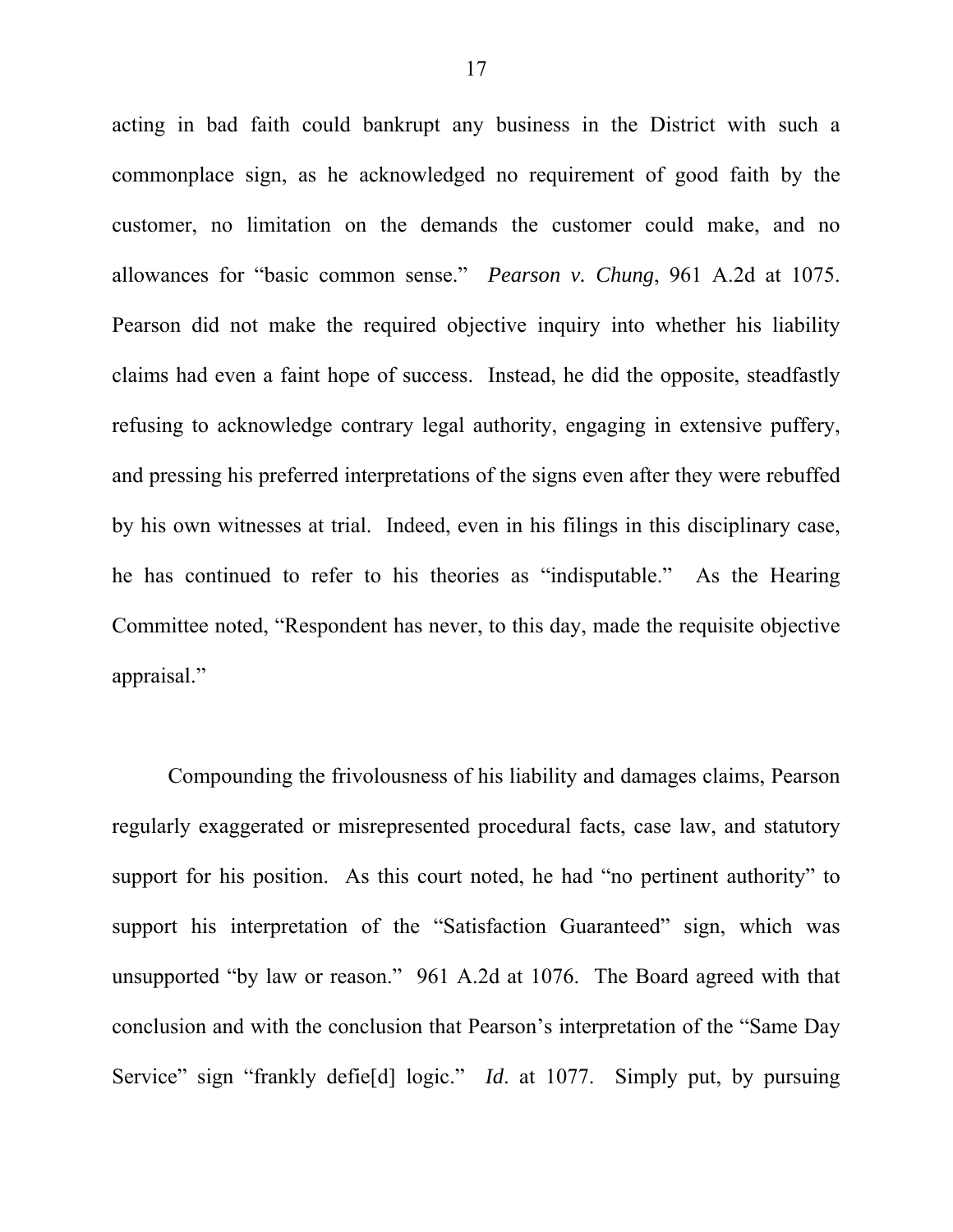theories of liability with no logical limit, attempting to justify those theories by misquoting and misrepresenting pertinent cases and laws, and using those theories to escalate a minor disagreement into litigation supposedly requiring 1,200 hours of his own legal research, Pearson violated his duty under Rule 3.1 to conduct a continuing objective inquiry into the merits of his positions. No reasonable attorney could have concluded that Pearson's liability and damages claims had "even a faint hope of success on the legal merits." *Spikes*, 881 A.2d at 1125 (internal quotation marks omitted).

#### **B. Rule 8.4(d)**

Rule 8.4(d) states that "[i]t is professional misconduct for a lawyer to ... [e]ngage in conduct that seriously interferes with the administration of justice." A violation requires improper conduct that "bear[s] directly upon the judicial process . . . with respect to an identifiable case or tribunal" and "taint[s] the judicial process in more than a *de minimis* way." *See In re Hopkins*, 677 A.2d 55, 59–61 (D.C. 1996). "[T]he purpose of Rule 8.4 is not to safeguard against harm to the client from the attorney's incompetence or failure to advocate. Rather it is to address the harm that results to the 'administration of justice' more generally."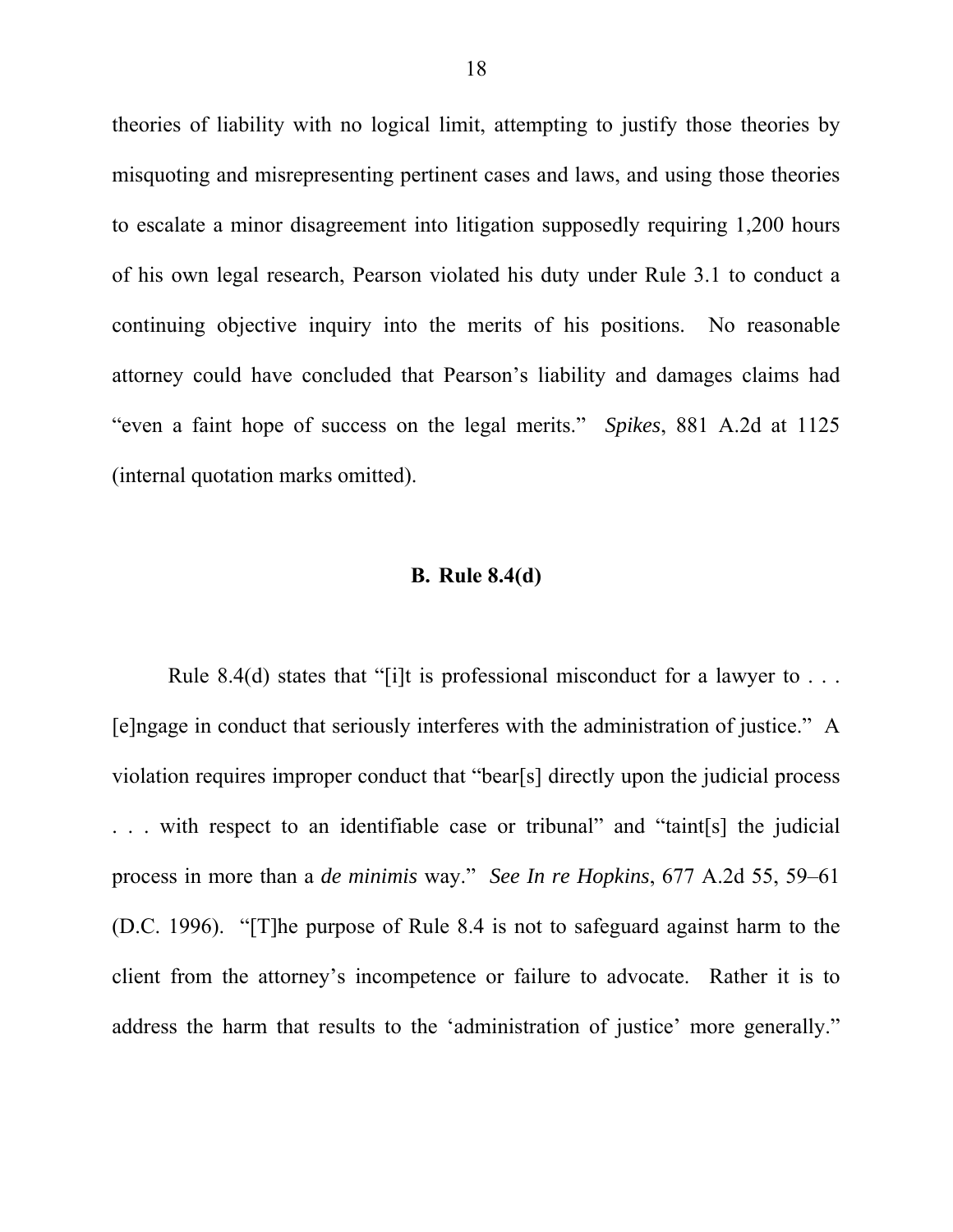*Yelverton*, 105 A.3d at 427. Rule 8.4(d) seeks to protect both litigants and the courts from unnecessary "legal entanglement." *Id*.

*Pearson v. Chung* provided a textbook example of unnecessary legal entanglement. Judge Bartnoff credited the Chungs' position that they never even lost Pearson's pants, stating that

> The Court found Soo Chung to be very credible, and her explanation that she recognized the disputed pants as belonging to Mr. Pearson because of the unusual belt inserts was much more credible than his speculation that she took a pair of unclaimed pants from the back of the store and altered them to match his measurements.

*Pearson v Chung*, No. 05CA4302B, 2007 WL 6965580 (D.C. Super. Ct. June 25, 2007). But even if the Chungs had lost the pants, they were still subjected to years of litigation-related stress, including excessive and invasive discovery and tens of thousands of dollars in attorney's fees, $<sup>11</sup>$  due to Pearson's aggressive pursuit of an</sup> issue that the Board correctly noted "more properly belonged in Small Claims court." Frivolous actions "waste the time and resources of th[e] court, delay the

<sup>&</sup>lt;sup>11</sup> Though the costs were eventually paid by others, as the publicity the case garnered led to multiple efforts to raise funds on their behalf, the Chungs' motion for Rule 11 sanctions included a request for almost \$100,000 in attorney's fees. The fact that others volunteered to share that burden does not mitigate the conduct of Pearson that required those expenditures.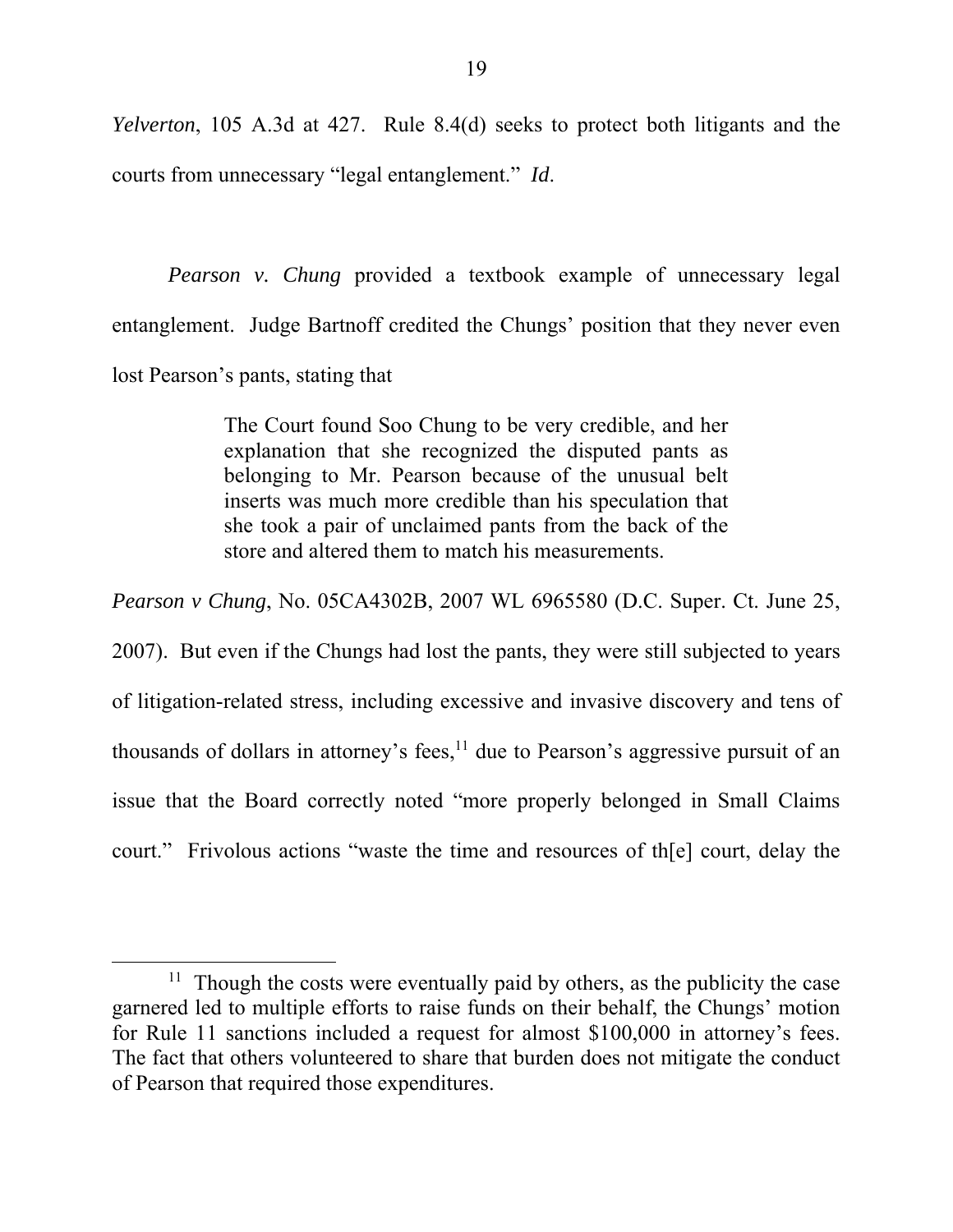hearing of cases with merit and cause . . . unwarranted delay and added expense." *Spikes,* 881 A.2d at 1127.

The Board found that Pearson's Rule 3.1 violations unduly burdened the judicial system. But even setting aside those violations, the Board also found that the court system was burdened by his "repetitive" motions and discovery practice, some of which was explicitly barred by a previous court order, other parts of which involved "unfounded allegations against the pre-trial judge."12 We agree with the Board's finding that Pearson's "litigation tactics went beyond aggressiveness and crossed the boundary into abusiveness." These tactics, and this litigation, consumed far more resources than the issues merited for at least three parties: the defendants, the Superior Court, and this court. Here, as in *Yelverton*, we conclude

 $12$  Pearson claims that he did not have sufficient notice of Disciplinary Counsel's intent to fault him for his discovery practice, which he argues invalidates the finding of a Rule 8.4(d) violation. This argument fails for three reasons. First, it is clear that respondent violated Rule 8.4(d) even if we omit consideration of his discovery tactics. Second, the evidence of his discovery abuses did not constitute a new, free-standing claim, but instead merely provided additional support for the Rule 8.4(d) charge, of which Pearson had ample notice. He is entitled to notice of the charges against him, not to a complete list of every piece of evidence Disciplinary Counsel may rely upon. Third, the Specification of Charges refers to "extensive discovery and motions practice." This rather vague reference was amplified when the Hearing Committee Chair reminded Pearson that he should "be sure to give us your side of the story" regarding the need for so many discovery motions. During the hearing, Pearson himself introduced into evidence his multiple motions to compel discovery. He also had the opportunity to brief all charges after the hearing. This was sufficient notice and opportunity to be heard.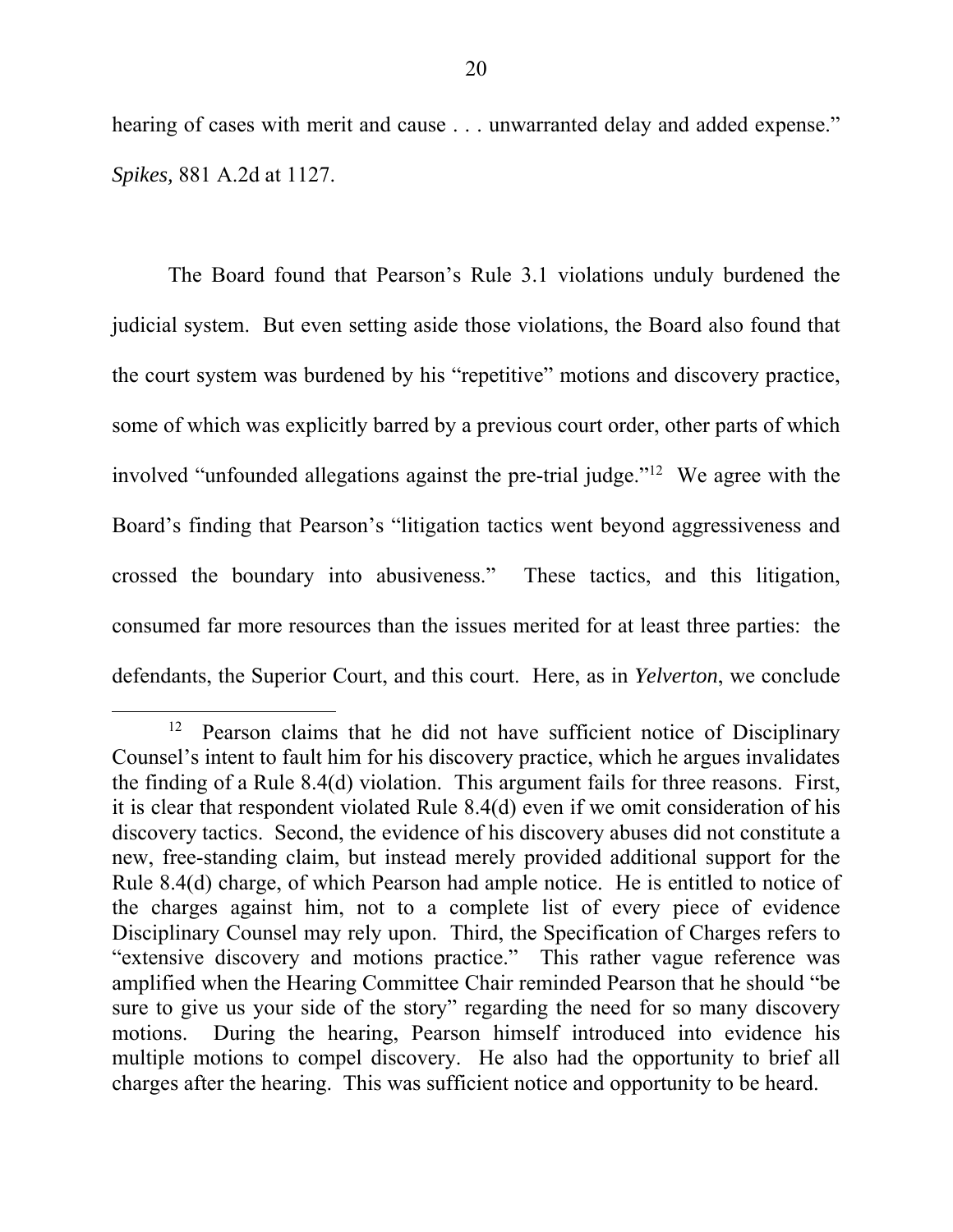that "respondent's numerous meritless, repetitive, and at times vexatious motions and other filings, considered in their totality, caused more than *de minimis* harm to the judicial process and violated Rule 8.4(d)." 105 A.3d at  $428^{13}$ 

### **IV. Sanction**

In determining the appropriate sanction, we consider factors such as "(1) the seriousness of the conduct, (2) prejudice to the client, (3) whether the conduct involved dishonesty, (4) violation of other disciplinary rules, (5) the attorney's disciplinary history, (6) whether the attorney has acknowledged his or her wrongful conduct, and (7) mitigating circumstances." *In re Martin*, 67 A.3d 1032,

Pearson's wide-ranging brief presents numerous additional complaints. We have considered and rejected them, but see no need to extend the length of this opinion by addressing each individually.

<sup>&</sup>lt;sup>13</sup> Pearson makes an additional argument, claiming that the long delay between the *Pearson v. Chung* litigation and the initiation of these disciplinary proceedings requires dismissal of all charges. It clearly is not an ideal practice to delay prosecutions for seven years, but even "troubling" and "inexcusable" delays, without more, will not "rise<sup>[]</sup> to a due process violation that warrants dismissal." *Saint-Louis*, 147 A.3d at 1148–49. Our case law states that undue delays in prosecution of disciplinary charges must be "coupled with actual prejudice" in order to justify dismissal. *Id.* at 1147 (quoting *In re Williams*, 513 A.2d 793, 796 (D.C. 1986) (per curiam)). Because *Pearson v. Chung* is a matter of public record, as are the legal arguments that Pearson made, the motions that he submitted, and the damages that he demanded, we are unable to discern any impairment of Pearson's defense that resulted from the delay. The delay, while troubling, does not rise to the level of a due process violation.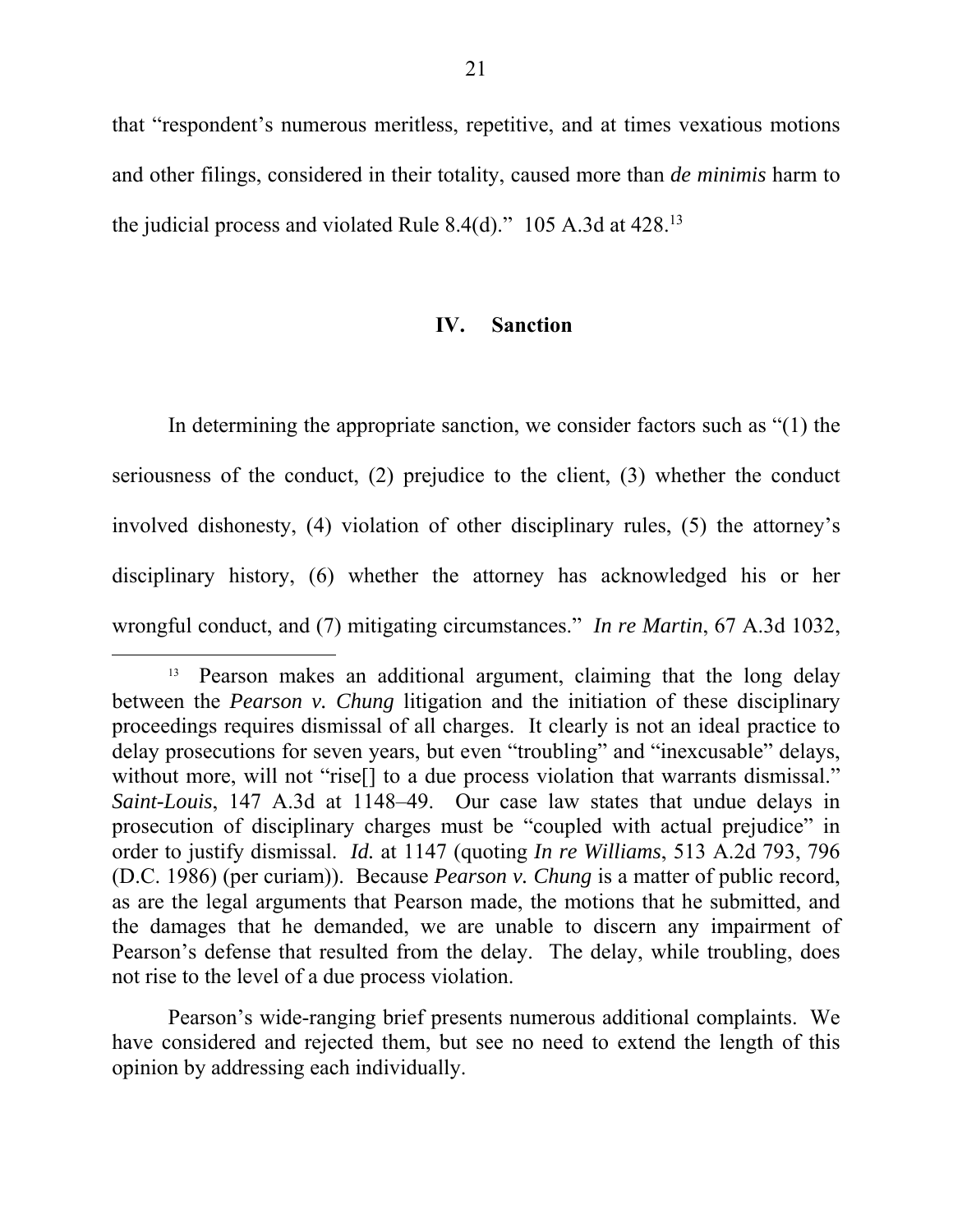1053 (D.C. 2013). The Board recommended a suspension of ninety days. Its primary reasons for departing from the Hearing Committee's recommendation of a thirty-day suspension with a stay were that (1) Pearson's misconduct was quite serious, as his mischaracterization of procedural facts and the facts of cases he cited compounded the problematic nature of his frivolous legal theories; (2) "Respondent's frivolous claims had [a major impact] on the resources of the Superior Court and on the Defendants"; and (3) rather than express remorse or acknowledge his misconduct, Pearson litigated this disciplinary case in the same manner that he did *Pearson v. Chung*, making outlandish claims and engaging in "frivolous motions practice." The Board stated that "Respondent's obstinacy is a significant aggravating factor" and, quoting *Yelverton*, 105 A.3d at 431, faulted him for "using the same playbook that brought him into the disciplinary proceedings." Reasoning that "[p]ast cases involving violations of Rules 3.1 and 8.4(d) have resulted in a range of sanctions, from a thirty-day suspension to an eighteen-month suspension," the Board ultimately settled on a ninety-day suspension.

We accept the Board's recommendation that a ninety-day suspension, with no stay, is "necessary to protect the public, to promote confidence in the Bar, and to deter Respondent from similar misconduct." Instead of accepting responsibility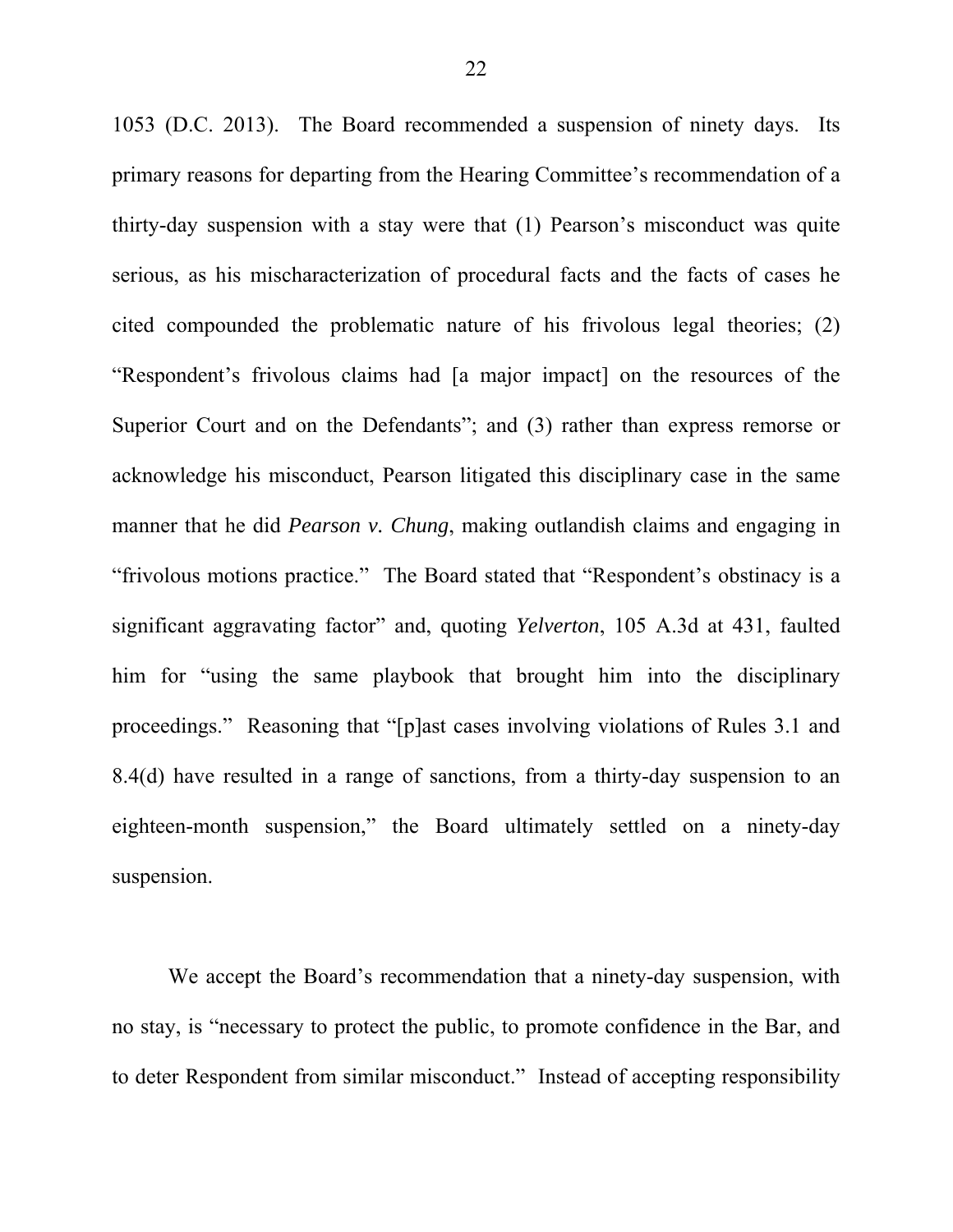for his actions — or even contemplating any possibility that he may have engaged in professional misconduct — Pearson has chosen at every step of the disciplinary process, including as recently as his oral argument in this appeal, to levy accusations against Disciplinary Counsel, the Board, the Hearing Committee, and this court. The ongoing nature of Pearson's conduct indicates that a ninety-day suspension is appropriate.

As we did in *Yelverton*, we find that respondent's lack of disciplinary history is a mitigating factor.<sup>14</sup> However, other mitigating factors cited there do not apply here. For example, unlike in *Yelverton*, we cannot say "that his actions were motivated by concern for his client." 105 A.3d at 428.

 <sup>14</sup> Pearson complains that the Board referred to his *pro se* divorce litigation in Virginia when discussing his lack of disciplinary history. The Board found it "relevant" that the court ordered respondent to pay \$12,000 of his former wife's attorney's fees and quoted admonitions from the Virginia trial judge that Pearson was "responsible for excessive[ly] driving up everything that went on here" and pursued disproportionate and "unnecessary litigation." Pearson has not persuaded us that it was wrong for the Board to consider this matter. In any event, excluding this evidence would not impact the outcome of this case. In light of the Board's ultimate finding that Pearson's lack of disciplinary history was still a mitigating factor, which we adopt, the reference has no bearing on our larger conclusion that the Board's sanction recommendation is within the "wide range of acceptable outcomes" that we should adopt. *Cleaver-Bascombe*, 986 A.2d at 1194.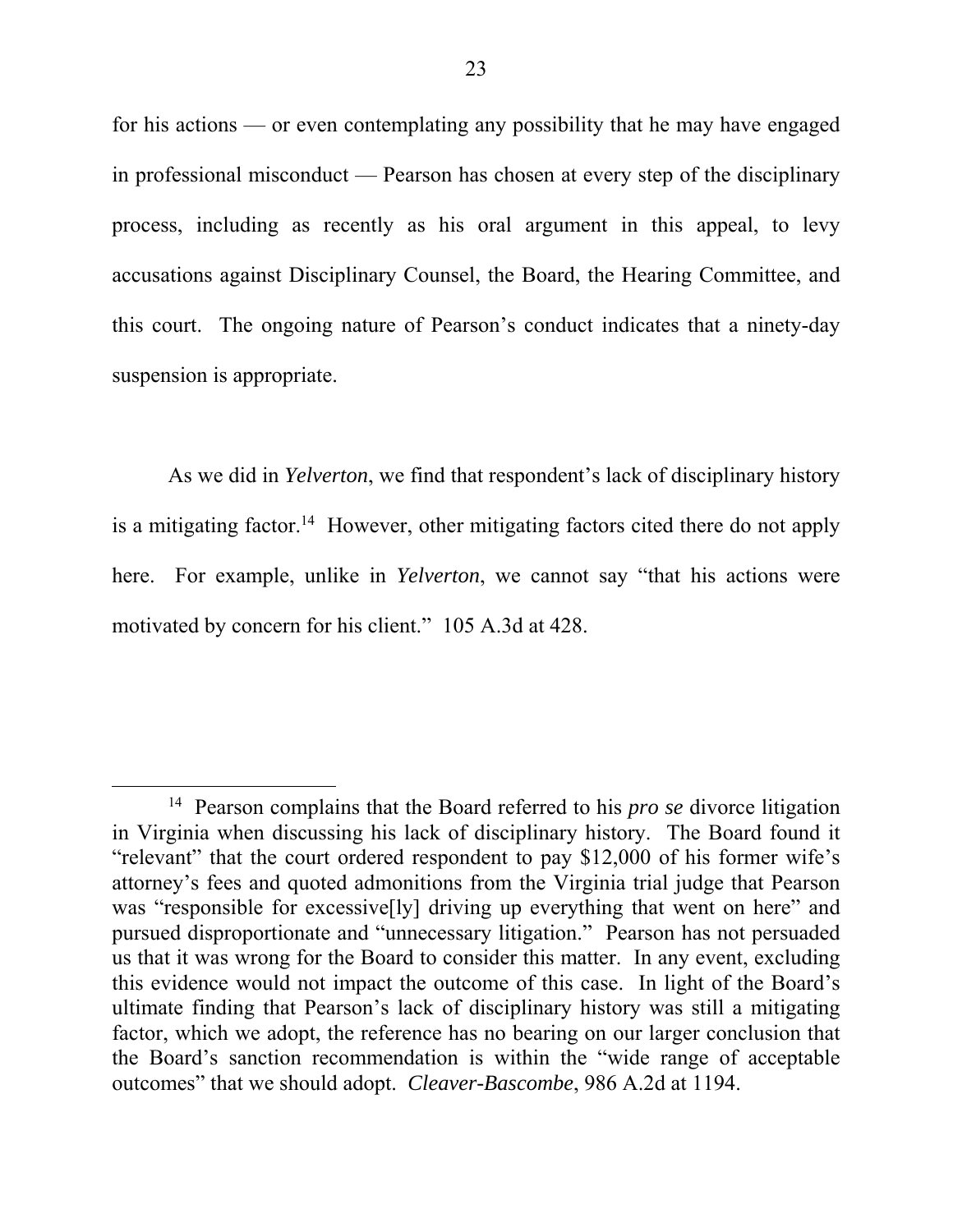We also share the Board's perspective on the overall seriousness of respondent's actions. We have discussed, at length, Pearson's tendency to selectively quote, or even misquote, cases, court orders, and laws. *See, e.g.*, *supra* notes 4, 9–10. We also note that, as in *Yelverton*, "[t]he sheer volume of respondent's frivolous filings" is an aggravating factor, *see* 105 A.3d at 429, because it is reflective of the larger issue of his lack of remorse and the extent of the Rule 8.4(d) violation. "It is . . . significant that respondent fails to acknowledge the wrongfulness of his conduct in persisting in the submission of meritless and unprofessional filings, both in the trial court and on appeal to this court . . . and throughout the disciplinary proceedings." *Id.*

In violating multiple rules and making unfounded allegations against various members of the judiciary and participants in the disciplinary process, respondent took actions comparable to those in *Yelverton* and *Spikes*. However, there are also some unique aggravating factors and fewer mitigating factors than there were in those cases. Spikes received a thirty-day suspension. 881 A.2d at 1119. In *Yelverton*, we imposed a thirty-day suspension but added a fitness requirement, effectively enhancing that sanction. 105 A.3d at 417. Because the Board's recommendation would not "foster a tendency toward inconsistent dispositions for